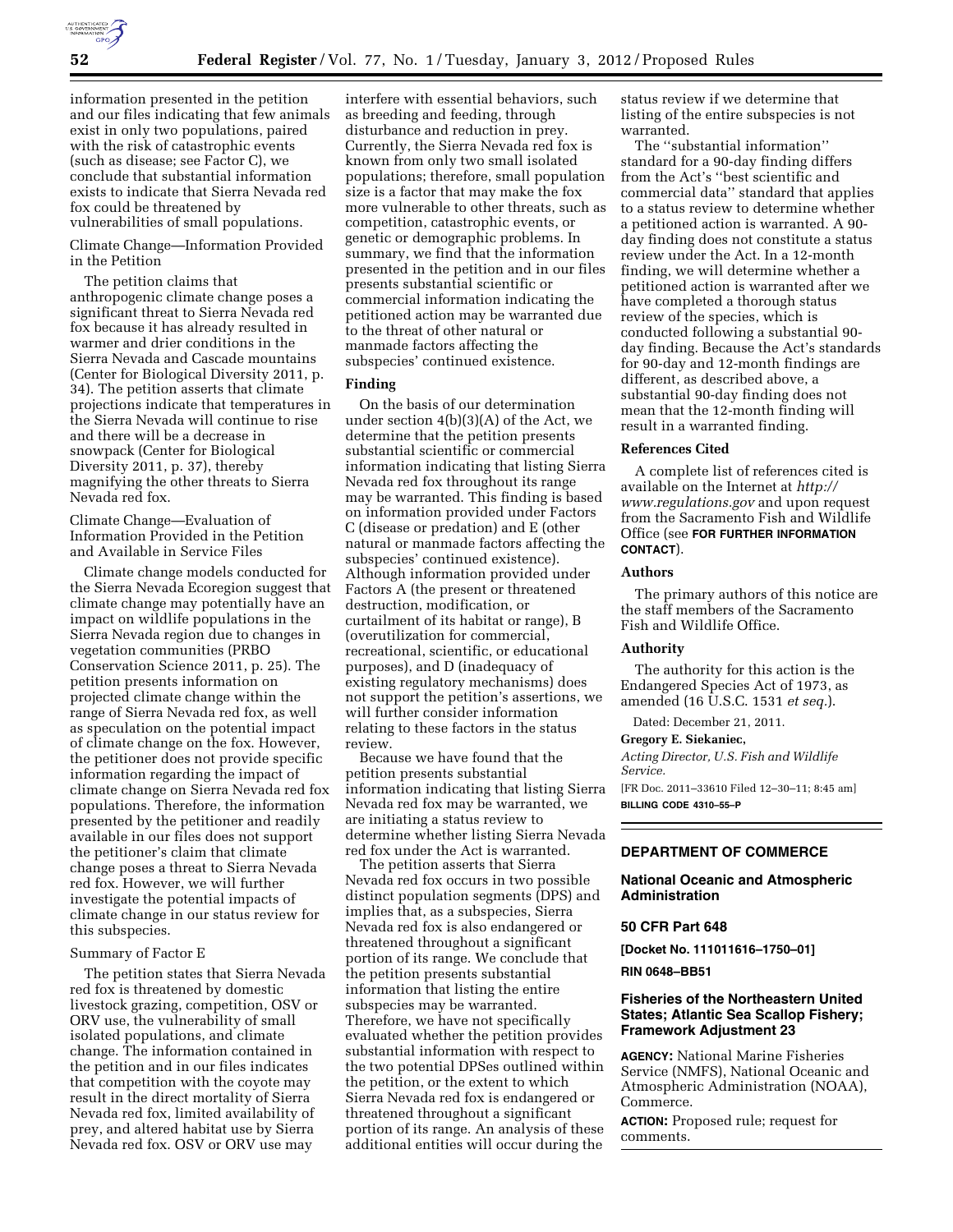**SUMMARY:** NMFS proposes to approve and implement regulations through Framework Adjustment 23 to the Atlantic Sea Scallop Fishery Management Plan, which was developed and adopted by the New England Fishery Management Council and submitted to NMFS for approval. Framework Adjustment 23 includes measures to: Minimize impacts on sea turtles through the requirement of a turtle deflector dredge; improve the effectiveness of the scallop fishery's accountability measures related to the yellowtail flounder annual catch limits; adjust the limited access general category Northern Gulf of Maine management program; and modify the scallop vessel monitoring system trip notification procedures to improve flexibility for the scallop fleet.

**DATES:** Comments must be received by 5 p.m., local time, on January 18, 2012. **ADDRESSES:** An environmental assessment (EA) was prepared for Framework 23 that describes the proposed action and other considered alternatives and provides a thorough analysis of the impacts of the proposed measures and alternatives. Copies of Framework 23, the EA, and the Initial Regulatory Flexibility Analysis (IRFA), are available upon request from Paul J. Howard, Executive Director, New England Fishery Management Council, 50 Water Street, Newburyport, MA 01950.

You may submit comments on this document, identified by NOAA–NMFS– 2011–0255, by any of the following methods:

• *Electronic Submission:* Submit all electronic public comments via the Federal e-Rulemaking Portal *[www.regulations.gov.](http://www.regulations.gov)* To submit comments via the e-Rulemaking Portal, first click the ''submit a comment'' icon, then enter NOAA–NMFS–2011–0255 in the keyword search. Locate the document you wish to comment on from the resulting list and click on the ''Submit a Comment'' icon on the right of that line.

• *Mail:* Submit written comments to Patricia A. Kurkul, Regional Administrator, NMFS, Northeast Regional Office, 55 Great Republic Drive, Gloucester, MA 01930. Mark the outside of the envelope, ''Comments on Scallop Framework 23 Proposed Rule.''

• *Fax:* (978) 281–9135; *Attn:* Emily Gilbert.

*Instructions:* Comments must be submitted by one of the above methods to ensure that the comments are received, documented, and considered by NMFS. Comments sent by any other method, to any other address or

individual, or received after the end of the comment period, may not be considered. All comments received are a part of the public record and will generally be posted for public viewing on *[www.regulations.gov](http://www.regulations.gov)* without change. All personal identifying information (*e.g.,* name, address, etc.) submitted voluntarily by the sender will be publicly accessible. Do not submit confidential business information, or otherwise sensitive or protected information. NMFS will accept anonymous comments (enter ''N/A'' in the required fields if you wish to remain anonymous). Attachments to electronic comments will be accepted in Microsoft Word or Excel, WordPerfect, or Adobe PDF file formats only.

# **FOR FURTHER INFORMATION CONTACT:**  Emily Gilbert, Fishery Policy Analyst, (978) 281–9244; fax (978) 281–9135. **SUPPLEMENTARY INFORMATION:**

### **Background**

The New England Fishery Management Council (Council) adopted Framework Adjustment 23 (Framework 23) on September 27, 2011, initially submitted it to NMFS on October 25, 2011, for review and approval, and submitted a revised final framework document on November 30, 2011. Framework 23 includes measures that would require the use of a turtle deflector dredge (TDD), including where, when, and to which vessels this TDD requirement would apply. Framework 23 proposes to revise the current accountability measures (AMs) related to the yellowtail flounder (YTF) annual catch limits (sub-ACLs) for the Georges Bank (GB) and Southern New England/Mid-Atlantic (SNE/MA) YTF stock areas. These modifications would only alter the months when a closure would apply and would not change the locations for these seasonal closure AMs. Framework 23 also includes a change to how scallop landings would be applied to the Northern Gulf of Maine Management (NGOM) total allowable catch (TAC) when harvested by federally NGOM-permitted vessels. Finally, Framework 23 proposes procedural changes to when and where a vessel can declare a scallop trip through vessel monitoring systems (VMS).

The Council reviewed the Framework 23 proposed rule regulations, as drafted by NMFS, and deemed them to be necessary and appropriate as specified in section 303(c) of the Magnuson-Stevens Fishery Conservation and Management Act (Magnuson-Stevens Act). This proposed rule also includes several revisions to the regulatory text

that were duplicative and unnecessary, outdated, unclear, or otherwise could be improved through revision. These were not recommended by the Council, but are proposed by NMFS under the authority of section 305(d) of the Magnuson-Stevens Act, which provides that the Secretary of Commerce may promulgate regulations necessary to ensure that amendments to a fishery management plan (FMP) are carried out in accordance with the FMP. These additional measures are identified and described below.

### *Requirement to Use a TDD*

The proposed measure would require all limited access (LA) vessels (regardless of permit category or dredge size), and limited access general category (LAGC) Individual Fishing Quota (IFQ) vessels that have a dredge with a width of 10.5 ft (3.2 m) or greater, to use a TDD in the Mid-Atlantic (west of 71 °W long.) from May through October. According to recent research indicating where sea turtle interactions most often occur, the proposed area for the TDD requirement includes the majority of overlap between the scallop fishery and expected turtle interactions in the Mid-Atlantic. The majority of takes for the scallop fishery have been loggerheads, but Kemps ridley turtles and one green sea turtle have also been observed to interact with scallop gear as well. Overall, data suggest that sea turtles are most likely to be present in areas that overlap with the scallop fishery in the Mid-Atlantic between May and October. All observed takes of sea turtles in the scallop dredge fishery have been recorded in June through October. May was included in the proposed action because, based primarily on satellite, stranding, and projected sea turtle bycatch data, sea turtles are expected to be in the Mid-Atlantic during that month as well. Several sources of satellite data recorded sea turtles in offshore waters that overlap with the scallop fishery during May, and sea surface temperature and turtle distribution information indicate that waters are warm enough to support sea turtles during that time. In addition, there have been observed sea turtle takes in both the bottom trawl and sink gillnet fisheries in May, which indicates a potential for interactions with scallop fishing during that month as well.

The TDD is designed to reduce injury and mortality of sea turtles that come into contact with scallop dredges on the sea floor by deflecting sea turtles over the dredge frame and dredge bag. The TDD includes five modifications to the standard commercial dredge frame: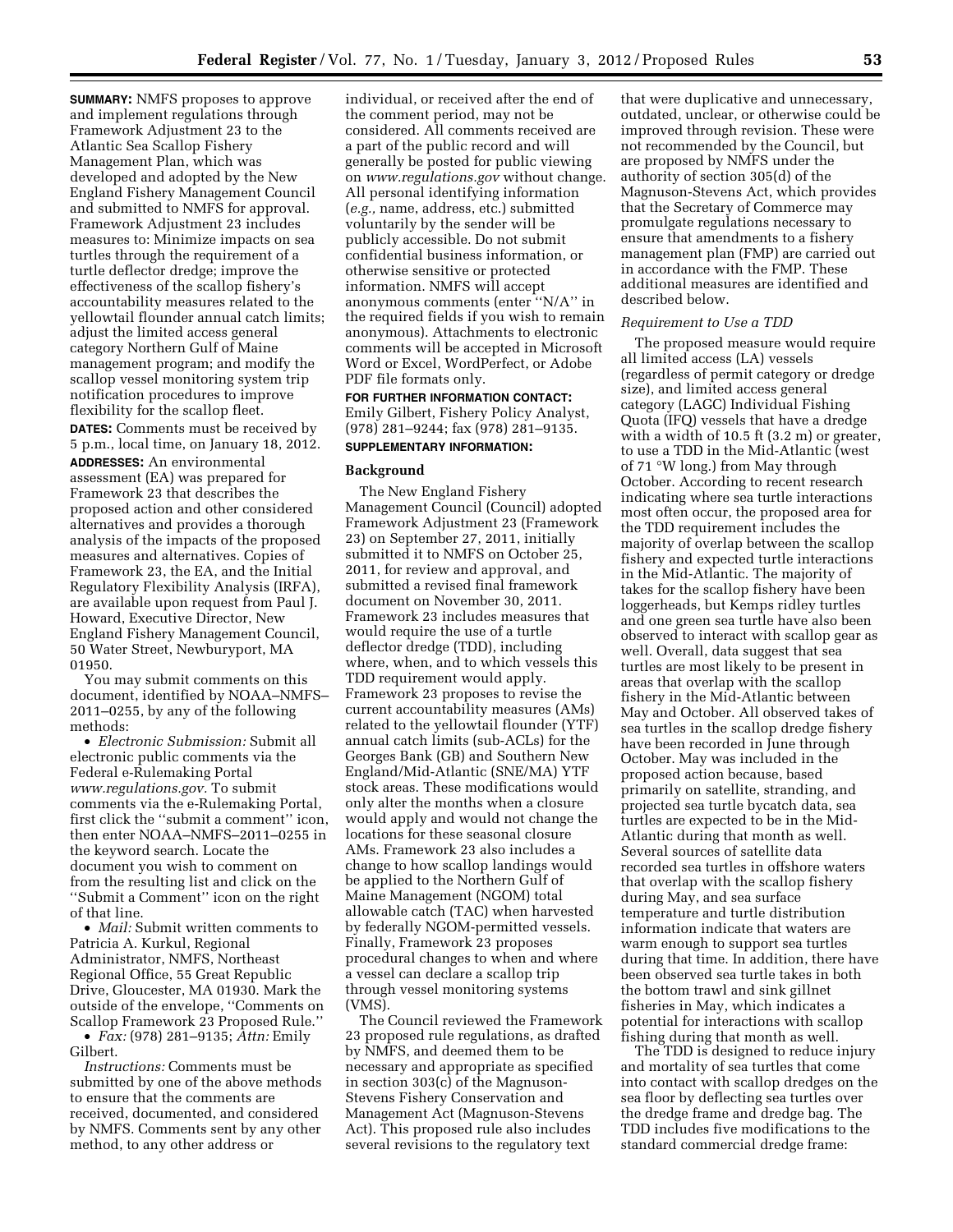(1) The cutting bar must be located in front of the depressor plate.

(2) The angle between the front edge of the cutting bar and the top of the dredge frame must be less than or equal to 45 degrees.

(3) All bale bars must be removed, except the outer bale (single or double) bars and the center support beam, leaving an otherwise unobstructed space between the cutting bar and forward bale wheels, if present. The center support beam must be less than 6 in (15.24 cm) wide. For the purpose of flaring and safe handling of the dredge, a minor appendage not to exceed 12 in (30.5 cm) in length may be attached to the outer bale bar.

(4) Struts must be spaced no more than 12 in (30.5 cm) apart from each other.

(5) The TDD must include a straight extension (''bump out'') connecting the outer bale bars to the dredge frame. This ''bump out'' must exceed 12 in (30.5 cm) in length.

Each element of this dredge is based on direct field research that has been conducted over several years. The combination of these modifications is designed to reduce the likelihood of a sea turtle passing under the dredge frame when the gear is on the seafloor, which could result in the sea turtle being crushed or injured. For example, the cutting bar in a standard dredge is behind and under the depressor plate, impeding a sea turtle from rising above the dredge. By moving the cutting bar in front of the dredge frame, the TDD would deflect sea turtles up and over the dredge. The angle of 45-degrees or less between the cutting bar and the top of the frame would provide a smoother transition for a sea turtle to move over the dredge, but would maintain the same overall height as a standard commercial scallop dredge. The requirement to remove the interior bale bars, with the exception of the center support bar, would create an unobstructed space for sea turtles to escape up and over the dredge, thus maximizing survival. The additional allowance for a flaring bar to be attached to the outer bale bar was identified during Council deeming of the proposed regulations at its November 2011 Council meeting. Gear operators use the flaring bar upon initial dredge deployment to position the gear correctly in the water before it descends to the sea floor. The flaring bar, a short stub (usually no longer than 12 inches (30.5 cm)) welded to the inside of the outer bale and close to the frame end, prevents the flaring line from sliding up

the outer bale, assists in safely positioning the dredge once in the water. In a conventional New Bedford style dredge, operators usually run the flaring line through the space between the outer bale bar and the bale support bar closest to the outer bale bar on the side of the dredge that is closest to the vessel when the dredge is upright in the setting position. The bale support bars prevents the line from sliding up the outer bale to the gooseneck; the flaring line can only perform its function if it remains near the frame end. Because the TDD has no bale support bars that can prevent the flaring line from moving up the bale, the Council voted to include the additional allowance of a flaring bar to the outer bale bar in the TDD regulations.

Tests show that sea turtles are less likely to enter the dredge with struts spaced less than 12 inches (30.5 cm) from each other than with wider spacing of struts. Lastly, the 12 inches (30.5 cm) or greater ''bump out'' addresses the potential for sea turtles to get caught in the narrow corners of the dredge frame by offering a greater area for escape. Tests show that these modifications cumulatively benefit sea turtle conservation, while not compromising the structural integrity of the dredge design and scallop yield. These TDD components could be modified by future actions, if additional modifications are developed to further minimize impacts on sea turtles or additions are identified that would improve the effectiveness of these measures.

This action proposes that all LA vessels, regardless of permit category or dredge width, and all LAGC IFQ vessels that fish with dredge gear greater than or equal to 10.5 feet (3.2 m) in width in the applicable area and season would be required to use a TDD. Because the bump out modification has not been fully tested on small dredges, Framework 23 proposes to exempt LA scallop vessels that use dredges with a width less than 10.5 ft (3.2 m) from that requirement of the TDD. Thus, LA vessels with smaller dredges would only have to use a TDD with the first four modifications listed above. If an LA vessel fishes with two dredges at a time, both of which are less than 10.5 ft (3.2 m) in width, neither dredge is required to have the bump out extension, even though the combined width of both dredges is greater than 10.5 ft (3.2 m). The bump out exemption does not apply to LAGC vessels that use dredges less than 10.5 ft (3.2 m) wide because such vessels would be exempted from

the requirement to use a TDD entirely, due to concerns of the financial burden that building a new dredge would have on these small day boats, which may have lower IFQ allocations. Based on the Framework 23 document, if an LAGC vessel fishes with two dredges, both of which are less than 10.5 ft (3.2 m) wide, neither dredge would be required to comply with the TDD requirements, even though the combined width of both dredges is greater than 10.5 ft (3.2 m). The Council's Framework 23 document estimated that out of the 179 active LAGC IFQ vessels, 85 vessels (47 percent) have a dredge width greater than or equal to 10.5 ft (3.2 m) and would be required to use the TDD. The remaining 94 LAGC IFQ vessels would be exempt from the TDD requirement entirely.

Due to the time it would take manufacturers to develop TDDs for the scallop fishery, this proposed measure would be effective 1 year after the effective date of Framework 23, if approved (*e.g.,* if Framework 23 is effective on March 1, 2012, the TDD regulations would be effective March, 1, 2013, and TDDs would be required to be used starting May 1, 2013). This delay would also give vessel operators and crew time to fish with the new dredge design before the TDD season begins.

### *Adjustments to the AMs Related to the Scallop Fishery's YTF Sub-ACLs*

### 1. Revised AM Closure Schedules

The proposed action would revise the YTF seasonal closure AM schedules in both GB and SNE/MA such that the closures would be during months with the highest YTF catch rates, rather than being in place for consecutive months beginning at the start of the fishing year (FY). The proposed AM adjustments would still only apply to LA vessels. Table 1 compares the current SNE/MA AM schedule with that proposed under Framework 23. The major difference for SNE/MA is that the proposed closure schedule would occur in the early spring and winter first, rather than starting with the spring and summer, as under the current AM for that stock area. AMs would occur in the same FY, with the winter closures occurring at the end of the FY. For example, if the scallop fishery exceeds its FY 2011 SNE/MA sub-ACL by 7 percent, the proposed AM closure for FY 2012 would occur in March, April, and May of 2012, and February 2013. The area would not close from June 2012 through January 2013.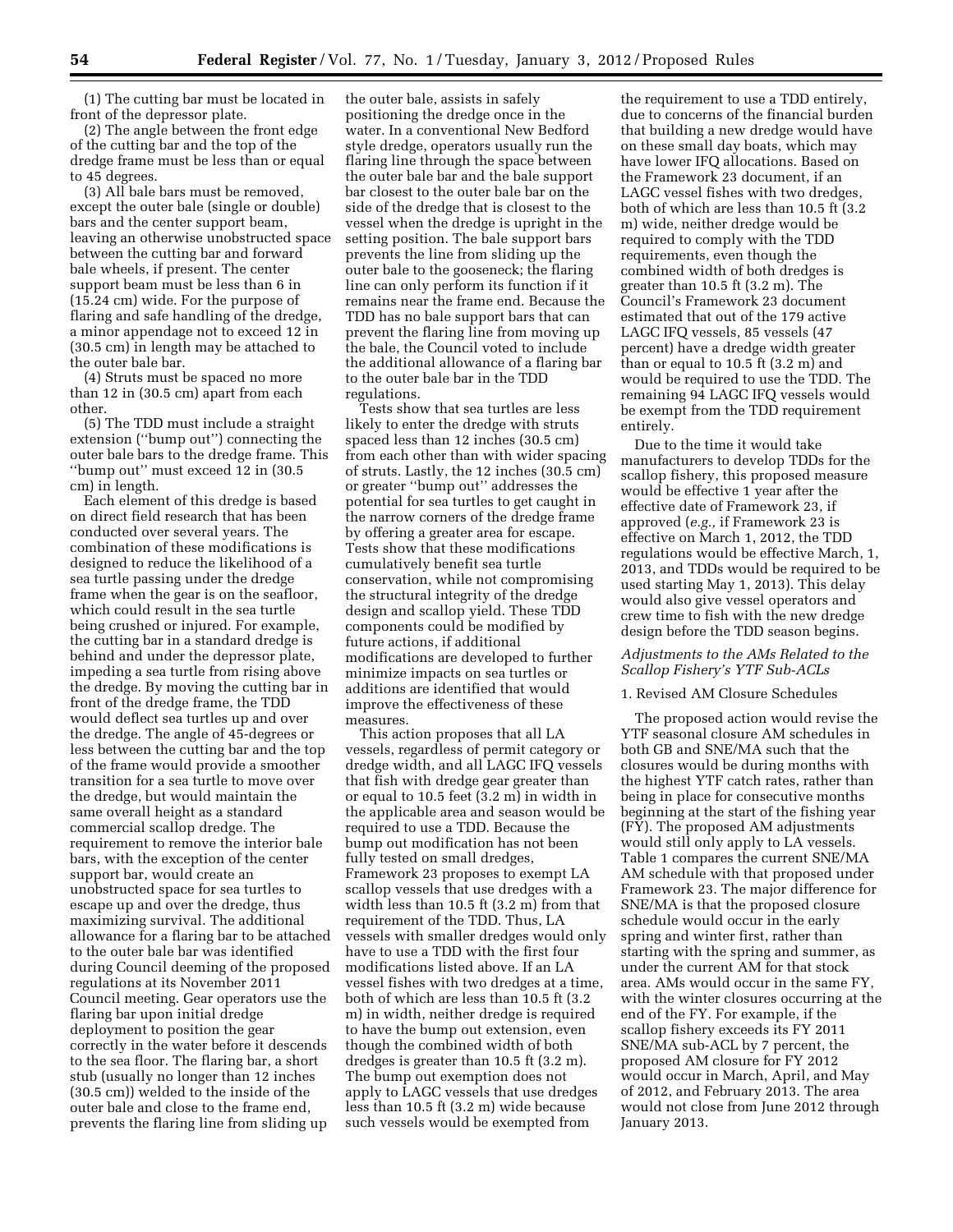TABLE 1—COMPARISON OF CURRENT SNE/MA AM SCHEDULE AND PROPOSED SCHEDULE UNDER FRAMEWORK 23

| Current AM schedule |                                   | Proposed        |                                          |
|---------------------|-----------------------------------|-----------------|------------------------------------------|
| Percent overage     | LA closure                        | Percent overage | LA closure                               |
|                     | March.                            |                 | March-April.                             |
|                     | March-April.                      |                 | March-April, and February.               |
|                     | March-May.                        |                 | March-May, and February.                 |
|                     | March-June.                       |                 | March-May, and January, Feb-<br>ruary.   |
|                     | March-July.                       |                 | Marcy-May, and December-Feb-<br>ruary.   |
|                     | March-August.                     |                 | March-June, and December-Feb-<br>ruary.  |
|                     | March-September.                  |                 | March-June, and November-Feb-<br>ruary.  |
|                     | March-October.                    |                 | March-July, and November-Feb-<br>ruary.  |
|                     | March-November.                   |                 | March-August, and October-Feb-<br>ruary. |
|                     | March-January.<br>March-February. |                 | March-February.                          |

Tables 2 and 3 compare the current GB AM schedules with those proposed under framework 23. The GB AM schedule is still complex because the extent of the closure period depends on whether or not Closed Area II Scallop Access Area (CAII) is open in the FY following a GB sub-ACL overage. In general, the major difference is that the GB AM closures begin in the fall, when YT YTF catch rates are highest, followed by the winter months. The

proposed GB schedule would begin the closures at a time of year when scallop meat weights are lowest, thus impacts on the scallop resource and fishery should be lower compared to closing the area beginning in March through the spring and summer when scallop meat weights are larger. Similar to the SNE/ MA proposed schedule, all closures would occur in the same FY. For example, if the FY 2013 sub-ACL was exceeded by 3.5 percent, the resulting

FY 2014 a.m. (assuming CAII is closed that year) would occur in March, August, September, October, November, and December of 2014, and in January and February of 2015. The area would be open from April through July of 2014 in FY 2014. However, if CAII was open in FY 2014, the closure would extend from September through November in FY 2014.

TABLE 2—COMPARISON OF CURRENT GB AM SCHEDULE AND PROPOSED SCHEDULE UNDER FRAMEWORK 23 FOR YEARS WHEN CAII IS OPEN

| Current AM schedule |                                                                                                                                                          | Proposed        |                                                                                                                       |
|---------------------|----------------------------------------------------------------------------------------------------------------------------------------------------------|-----------------|-----------------------------------------------------------------------------------------------------------------------|
| Percent overage     | LA closure.                                                                                                                                              | Percent overage | LA closure.                                                                                                           |
|                     | March-May.<br>March-June.<br>March-July.<br>March-August.<br>March-September.<br>March-October.<br>March-November.<br>March-December.<br>March-February. |                 | October-November.<br>September-November.<br>September-January.<br>August-January.<br>July-January.<br>March-February. |

# TABLE 3—COMPARISON OF CURRENT GB AM SCHEDULE AND PROPOSED SCHEDULE UNDER FRAMEWORK 23 FOR YEARS WHEN CAII IS CLOSED

| Current AM schedule |                                                                              | Proposed |                                                                                                                                                        |
|---------------------|------------------------------------------------------------------------------|----------|--------------------------------------------------------------------------------------------------------------------------------------------------------|
| Overage             | LA closure                                                                   | Overage  | LA closure                                                                                                                                             |
|                     | March-May.<br>March-June.<br>March-July.<br>March-August.<br>March-February. |          | September-November.<br>August-January.<br>March, and August-February.<br>March, and July-February.<br>March-May, and July-February.<br>March-February. |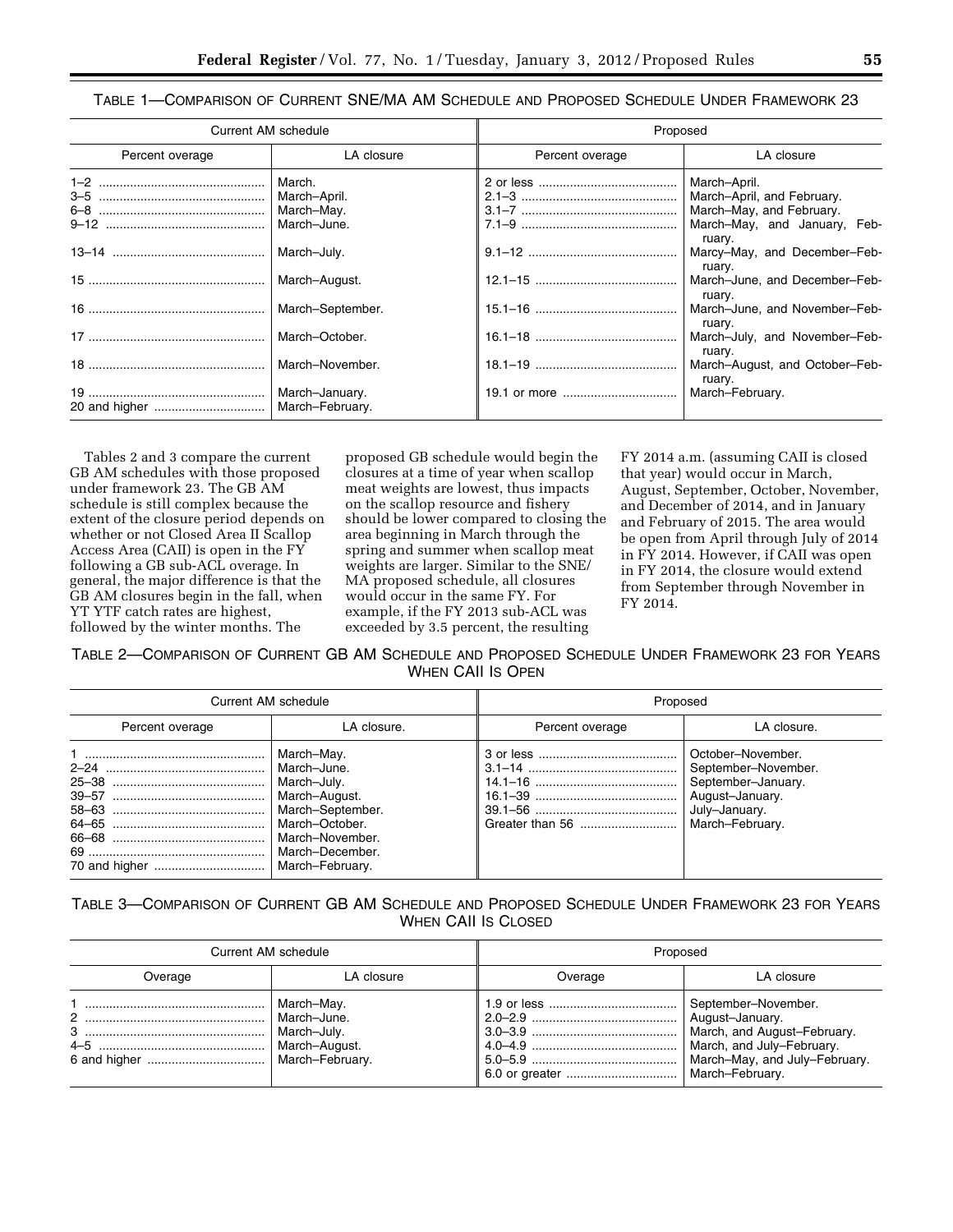2. Re-Evaluating AM Determination Mid-Year

This action proposes a modification to the YTF AM regulations that would allow NMFS to re-examine the implementation of an AM once the FY has ended and all data are available. After the end of a given FY, if available end-of-year data results in different projected YTF catch levels than those that determined the initial announcement of any AM triggering (*e.g.,* the extent of the estimated overage was higher or lower than originally estimated, or that an AM should or should not have been triggered), the AM determination would be adjusted to reflect the best information available. Currently the only sub-ACLs allocated to the scallop fishery are for SNE/MA YTF and GB YTF, but the Council's intent is for this flexibility to apply to any species' sub-ACL, should they be implemented in the scallop fishery in the future.

On or before January 15 of each year, the Regional Administrator determines if the bycatch sub-ACLs are projected to be exceeded for that FY. For example, based on the current process, the projection of 2012 YTF catch in the scallop fishery will be available by January 15, 2013, using all available data from that FY to date (*i.e.* March 1, 2012, through December 2012). Projections must be made for the remaining months of the FY using data from the previous year; for example, January and February values for 2013 must be projected using data from January and February 2012 in order to calculate a total estimate of YTF catch for FY2012. Several months after the FY is complete, a final estimate of YTF catch in the scallop fishery will be completed when all observer and scallop catch data are available. The timing of the final YTF year-end estimate is ultimately based on the availability of the observer data for the previous FY. For example, this year the January and February 2011 data were not available until September 2011, and the final estimate was provided shortly thereafter. Ideally, observer data in open areas will be available 90 days after the completion of an observed trip. As such, the earliest month that a full FY's observer data would be available would be June, roughly 3 months after the last observed trip during the previous FY. If the final estimate of YTF catch for Year 1, available several months after the start of the FY in Year 2, differs from the original estimate provided in January of Year 1, this action would give the Regional Administrator the authority to

revise the AM for the YTF sub-ACLs based on the final estimates.

Changing an AM mid-year would be complicated by the fact that some of the AM closure schedules begin during the first few months of the FY and may have passed before final estimates of YTF catch are available. For example, if the preliminary estimate of FY 2012 SNE/ MA YTF catch in January 2013 is estimated to be 5 percent over the sub-ACL, AMs will trigger and the limited access fishery will be prohibited from fishing in specific areas in SNE/MA for March through May 2013, and February 2014, based on the proposed YTF closure schedule in this action. If, in June 2013, the final estimate of SNE/MA YTF catch concludes that the scallop fishery caught only 1.5 percent over the sub-ACL, the closure should have been a 2-month closure in March and April 2013. Since the area was already closed through May, the solution would be to open the area for the last month of the AM closure (*i.e.,* February 2013) because the final overage estimate was less than the original projection. If the final estimate is higher than the original projection, this action would also give the Regional Administrator the authority to close the area for longer than the original schedule. Due to the timing of the current AMs, there may not always be an opportunity to adjust AMs if the seasonal closure has already occurred during that FY, but the intent is to be more flexible to incorporate updated information when possible. This action does not give the Regional Administrator authority to impose AMs outside the scope of approved measures.

# *Modifications to the NGOM Management Program*

To address some concerns regarding the management of the NGOM, Framework 23 proposes to allow federally permitted NGOM vessels to declare a state waters-only trip within the NGOM and not have those landings applied to the Federal NGOM TAC. If the vessel decides to fish exclusively in state waters within the NGOM area (*i.e.,*  MA, NH, and ME state waters), on a trip-by-trip basis, the scallop catch from state water only trips would not be applied against the Federal NGOM TAC. On a trip-by-trip basis, each NGOM vessel can decide which area it is going to fish in (*i.e.,* Federal or state NGOM trip). A NGOM vessel could still fish in both state and Federal waters on a single trip, but that vessel would need to declare a Federal trip before leaving, and the entire catch from that trip would be applied to the Federal TAC, even if some of it was harvested in state waters.

Currently, NGOM and IFQ vessels that declare NGOM trips must have all landings applied to the Federal TAC, regardless of whether or not they were fishing in state or Federal waters of the NGOM. Although this action would make adjustments for NGOM-permitted vessels, the Council did not include a similar provision for IFQ vessels that fish in the NGOM. As a result, if this measure is approved for NGOMpermitted vessels, IFQ vessels would continue to have all of their landings applied to the NGOM TAC, as well as their IFQ allocations, when fishing in Federal or state waters within the NGOM.

Once the Federal TAC is closed, all federally permitted scallop vessels (*i.e.,*  LA, IFQ, and NGOM) are prohibited from fishing in any part of the NGOM until the next FY, unless they permanently relinquish their Federal NGOM permits and fish exclusively in state waters. Framework 23 did not change this provision. NGOM vessels would no longer be able to declare stateonly NGOM trips after the effective date of the Federal NGOM closure.

To date, the annual NGOM TAC of 70,000 lb (31.75 mt) has not been fully harvested in any FY, and most NGOM landings come from vessels fishing in state waters. Framework 23 does not change the NGOM hard TAC of 70,000 lb (31.75 mt). The Council will reevaluate the NGOM TAC in the next framework adjustment that would set the specifications for FYs 2013 and 2014.

Although this action would apply to all NGOM permitted vessels, the ability for such vessels to fish in state waters within the NGOM (*i.e.,* ME, NH, MA state waters) depends on whether or not such vessels have the necessary state permits to do so. In addition, NGOM permit holders would still have to abide by the more restrictive possession limit of either their state or Federal NGOM scallop permit. This action does not exempt vessels from their Federal possession limit when fishing in state waters of the NGOM. To be exempt from Federal scallop possession limits, a state would have to apply for such exemption through the scallop state waters exemption program.

# *Adjustments to VMS Trip Notifications for Scallop Vessels*

This action proposes a measure that would change the current VMS trip declaration requirement for scallop vessels only, allowing them to declare a scallop trip anywhere shoreward of the VMS Demarcation Line, rather than from a designated port. Under current regulations, vessels that are involved in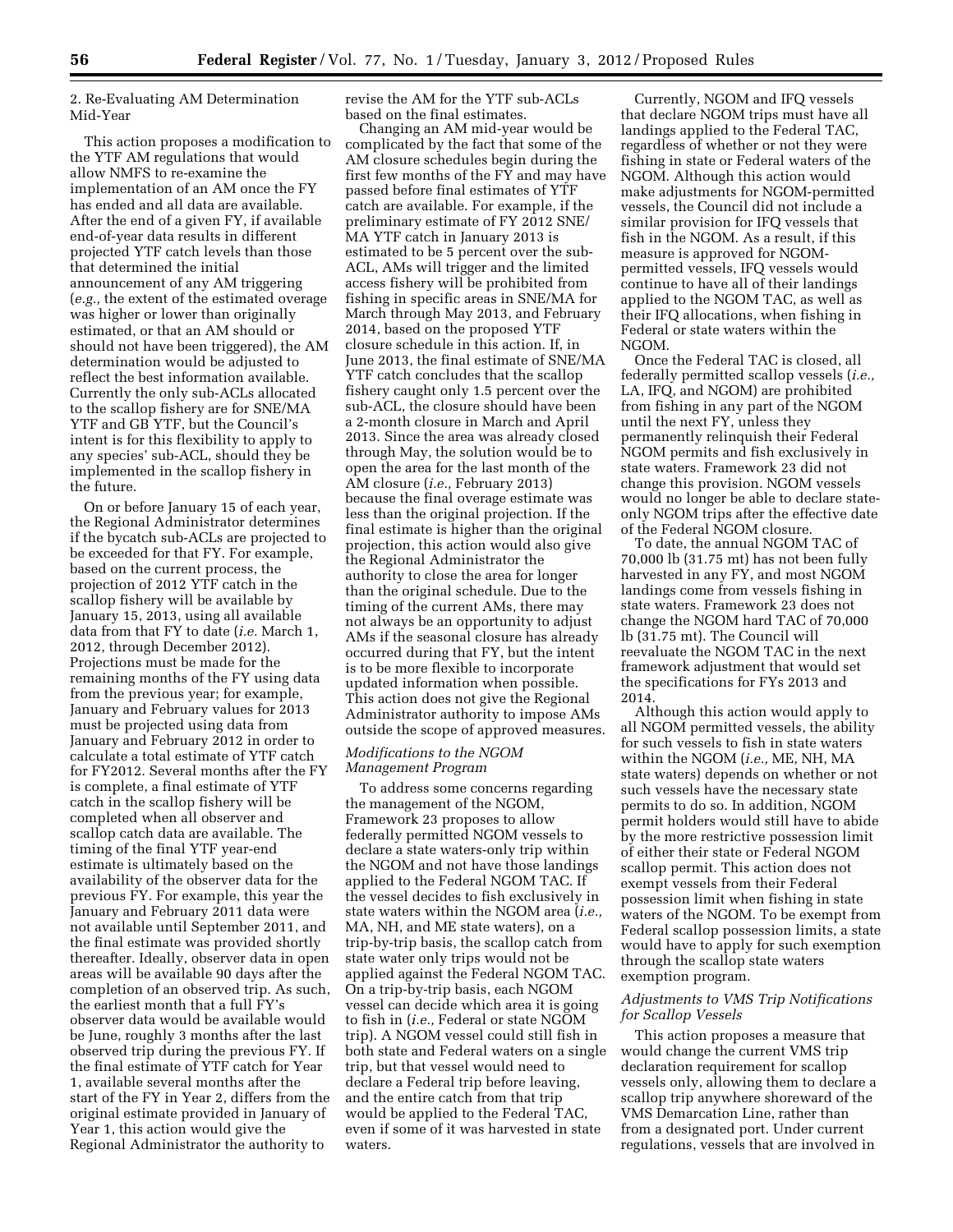VMS fisheries (*e.g.,* vessels with scallop, monkfish, multispecies, surfclam/ quahog, and herring permits) must make their VMS trip declarations from inside a port. This proposed measure would allow scallop vessels the authority to declare their trips outside of a designated port, prior to crossing the VMS Demarcation Line and fishing, but would not change the trip declaration requirements for any other fishery. The Council's rationale behind this alternative is to improve safety by eliminating the requirement that sometimes results in scallop vessels steaming into unfamiliar ports to declare their scallop trips before being able to fish. The Council may choose to address this issue in other VMS fisheries in future actions for those FMPs, and NMFS recommends that the Council discuss this further for other FMPs in order to be consistent, where possible, with addressing safety issues across all fisheries requiring VMS.

The Council has proposed this action for LA, LAGC IFQ, and LAGC NGOM vessels, although many of these scalloppermitted vessels would likely continue to declare from port, regardless of the option to do otherwise. The only vessels that would likely take advantage of this increased flexibility in trip notifications would be limited access vessels declaring scallop DAS trips for fishing grounds that are far from their home port. These trips are what most commonly require a vessel to go into an unfamiliar port to declare into the DAS program because DAS begin to accrue once a vessel crosses to the seaward side of the VMS Demarcation Line and it is not possible, safe, or practicable to remain inside the VMS Demarcation Line throughout the steam closer to the fishing grounds. Because the current estimate of landings-per-unit-effort (LPUE) is currently calculated based on DAS charged, this action would not change how LPUE is estimated, and increased catch is not expected.

### *Other Clarifications and Modifications*

This proposed rule includes several revisions to the regulatory text to address text that is duplicative and unnecessary, outdated, unclear, or otherwise could be improved through revision. For example, there are terms and cross references in the current regulations that are now inaccurate due to the regulatory adjustments made through Amendment 15 rulemaking (*i.e.,* references to ''TAC'' in some cases should now refer to ''annual catch limits (ACLs)''). NMFS proposes to revise the regulations to clarify the terminology intended by Amendment 15 to the FMP (76 FR 43746, July 21, 2011) and to

provide more ease in locating these regulations by updating cross references.

This action also proposes revisions that would clarify the intent of certain regulations. For example, the VMS regulations are clarified in § 648.10 to more clearly indicate the reporting requirements for various aspects of the scallop fishery (*e.g.,* pre-landing notification requirements and state water exemption trip declaration requirements), to reflect the instructions currently available through on-board VMS units. Additionally, there are currently prohibitions in § 648.14 that imply that NGOM and incidental scallop vessels may have more than their allowable possession limit if they are assigned industry-funded observers during scallop trips. This text is unnecessary and confusing because NGOM and incidental scallop vessels are not part of the scallop industryfunded observer program and would not be assigned such observers to begin with. As such, NMFS proposes to remove these references from the regulations. NMFS also proposes to clarify how LAGC vessels are charged fees by observer providers in § 648.14, since such an explanation exists for LA vessels. A restriction on transferring IFQ in § 648.53(h)(5)(iii) would be clarified to allow vessels to complete multiple IFQ transfers during the course of a FY, as long as the transfers are for a portion of the IFQ and do not exceed the total yearly allocation. NMFS received some applications for permanent transfers of 100 percent of the vessel's IFQ in the same FY that IFQ was already leased from the same vessel. While this remains prohibited because transfers of allocation percentage is effectively a transfer of pounds, the restriction was not intended to prevent someone from completing multiple transfers of portions of their IFQ. As a result, the regulations would be clarified to indicate that such multiple IFQ transfers are possible during a single FY.

NMFS also proposes to remove outdated text regarding LAGC quarterly TACs, which ceased to exist after the IFQ program was implemented in FY 2010, and references to the CAII rotational management schedule, which was intended to be removed in the rulemaking for Framework 22, along with the schedules for the other GB access areas. NMFS proposes these changes consistent with section 305(d) of the Magnuson-Stevens Act.

NMFS also proposes pursuant to its authority under section 305(d) of the Magnuson-Stevens Act, a change to the coordinates of the Closed Area I (CAI) access area and the CAI North and

South essential fish habitat (EFH) areas. These coordinates were initially developed through Framework 16 to the FMP (69 FR 63460, November 2, 2004) and recently implemented through Amendment 15 for FY 2011. During the course of FY 2011, vessels fishing in the CAI access area discovered that the new coordinates for the access area created a western boundary that is 1⁄4 of a mile (0.4 km) to the east of the CAI western boundary, described in § 648.81 (a)(1) as the line extending between the points CI1 (41°30′ N lat.; 69°23′ W long.) and CI2 (40°45′ N lat.; 68°45′ W long.). However, the access area was designed to cover the whole middle portion of CAI and extend out to the CAI western boundary. In reviewing the coordinates, NMFS found that the western coordinates for the CAI access area were established using imprecise matching of coordinates to the CAI western boundary line. NMFS proposes to update these coordinates in the regulations to extend the western boundary of CAI. To avoid any confusion on intent, in the case that various mapping software used by the industry or NOAA's Office of Law Enforcement provide slightly different results, NMFS also clarifies that the western boundary of the CAI access area is the same as the western boundary of CAI that lies between the two westernmost coordinates of the CAI access area. Since these two coordinates also are included in the coordinates of the CAI North and CAI South EFH closed areas, NMFS proposes the same changes to those EFH area coordinates as well.

Finally, although this does not affect the current regulations, NMFS wants to clarify an error in table 3 of the final rule to Framework 22 (76 FR 43774; July 21, 2011). The scallop sub-ACL values of YTF in GB and SNE/MA were mistakenly reversed in this table and should have stated that the FY 2011 sub-ACLs in GB and SNE/MA are 200.8 mt and 82 mt, respectively, and the FY 2012 sub-ACLs in GB and SNE/MA are 307.5 mt and 127 mt, respectively. The regulations already indicate the correct values for these FYs so this action proposes no changes.

#### **Classification**

Pursuant to section 304(b)(1)(A) of the Magnuson-Stevens Act, the NMFS Assistant Administrator has determined that the proposed rule is consistent with the FMP, other provisions of the Magnuson-Stevens Act, and other applicable law, subject to further consideration after public comment.

This proposed rule has been determined to be not significant for purposes of Executive Order 12866. An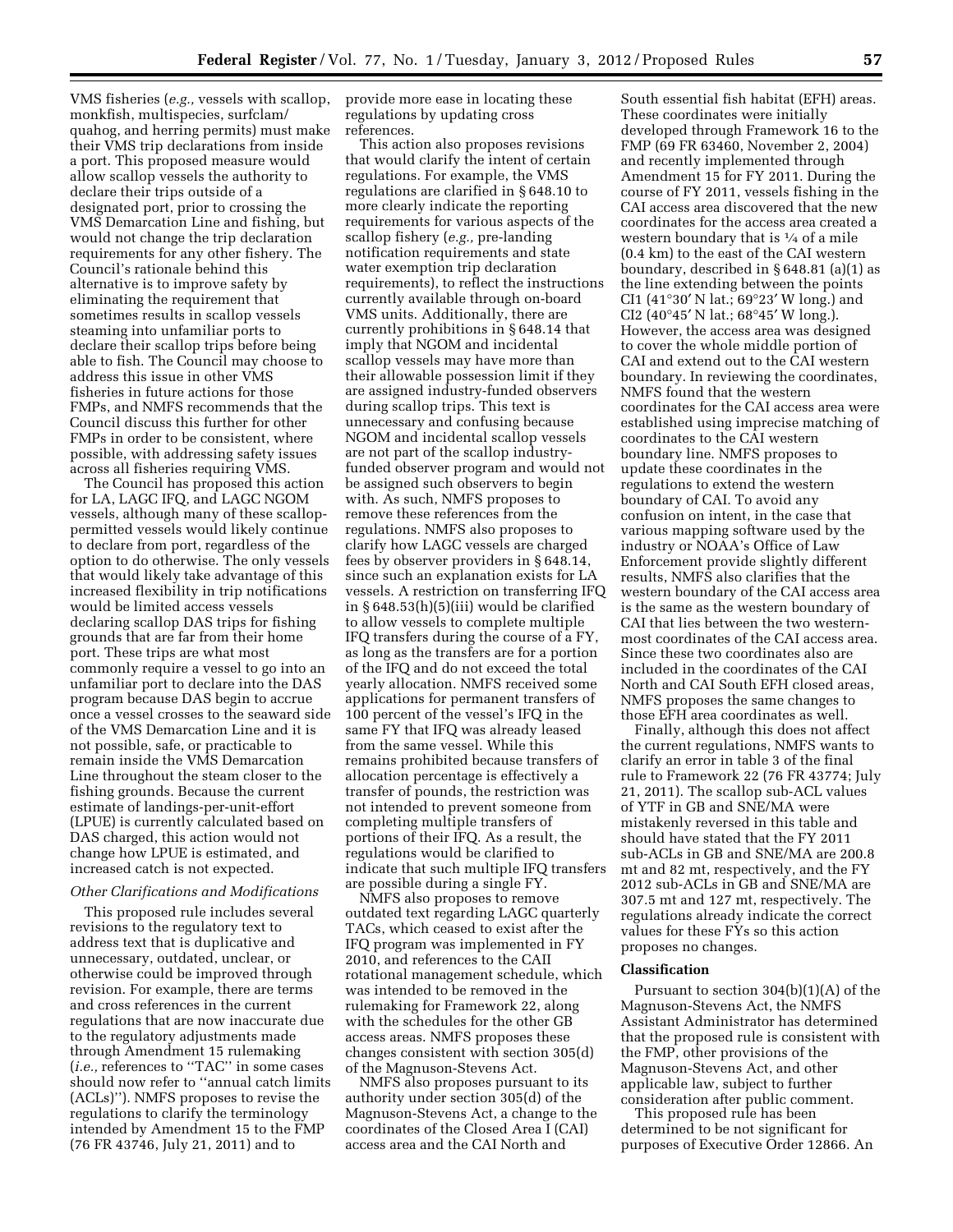IRFA has been prepared, as required by section 603 of the Regulatory Flexibility Act (RFA). The IRFA consists of Framework 23 analyses, its draft IRFA, and the preamble to this proposed rule. A summary of the analysis follows.

#### *Statement of Objective and Need*

This action proposes four specific management measures applicable to the scallop fishery for FY 2012 and beyond. A description of the action, why it is being considered, and the legal basis for this action are contained in Framework 23 and the preamble of this proposed rule and are not repeated here.

# *Description and Estimate of Number of Small Entities to Which the Rule Would Apply*

The RFA defines a small business entity in any fish-harvesting or hatchery business as a firm that is independently owned and operated and not dominant in its field of operation (including its affiliates), with receipts of up to \$4 million annually. All of the vessels in the Atlantic sea scallop fishery are considered small business entities because all of them grossed less than \$3 million according to the dealer's data for FYs 1994 to 2010. In FY 2010, total average revenue per full-time scallop vessel was just over \$1.2 million, and total average scallop revenue per LAGC vessel was just under \$120,000. The IRFA for this and prior Scallop FMP actions do not consider individual entity ownership of multiple vessels. More information about common ownership is being gathered, but the effects of common ownership relative to small versus large entities under the RFA is still unclear and will be addressed in future analyses.

The Office of Advocacy at the Small Business Association (SBA) suggests two criteria to consider in determining the significance of regulatory impacts; namely, disproportionality and profitability. The disproportionality criterion compares the effects of the regulatory action on small versus large entities (using the SBA-approved size definition of ''small entity''), not the difference between segments of small entities. Because Framework 23 estimates that no individual vessel grosses more than \$3 million in any FY from 1994 through 2010, all permit holders in the sea scallop fishery were considered small business entities for the purpose of the IRFA analysis. Therefore, it is not necessary to perform the disproportionality assessment to compare the effects of the regulatory actions on small versus large entities. A summary of the economic impacts relative to the profitability criterion is

provided below under ''Economic Impacts of Proposed Measures and Alternatives.'' The proposed regulations would affect vessels with LA and LAGC scallop permits. The Framework 23 document provides extensive information on the number and size of vessels and small businesses that would be affected by the proposed regulations, by port and state. There were 313 vessels that obtained full-time LA permits in 2010, including 250 dredge, 52 small-dredge, and 11 scallop trawl permits. In the same year, there were also 34 part-time (*i.e.,* vessels that receive annual scallop allocations that are 40 percent of what is allocated to full-time vessels, based on the permit eligibility criteria established through Amendment 4 to the Scallop FMP) LA permits in the sea scallop fishery. No vessels were issued occasional scallop permits (*i.e.,* vessels that receive annual scallop allocations that are 8.33 percent of what is allocated to full-time vessels, based on the permit eligibility criteria established through Amendment 4 to the Scallop FMP). In FY 2010, the first year of the LAGC IFQ program, 333 active IFQ (including IFQ permits issued to vessels with a LA scallop permit), 122 NGOM, and 285 incidental catch permits were issued. Since all scallop permits are limited access, vessel owners would only cancel permits if they decide to stop fishing for scallops on the permitted vessel permanently. This is likely to be infrequent due to the value of retaining the permit. As such, the number of scallop permits could decline over time, but the decline would likely be less than 10 permits per year.

# *Description of Projected Reporting, Recordkeeping, and Other Compliance Requirements*

This action contains no new collection-of-information, reporting, or recordkeeping requirements. It does not duplicate, overlap, or conflict with any other Federal law.

# **Economic Impacts of Proposed Measures and Alternatives**

### *Summary of the Aggregate Economic Impacts*

A detailed analysis of the economic impacts of the proposed actions can be found in Section 5.4 of the Framework 23 document. All economic values are presented in terms of 2010 dollars.

In summary, in the short-term, the aggregate economic impacts of the proposed measures on small businesses could range from a low negative to low positive, depending on the extent that positive impacts of the measures

outweigh the costs of TDD requirement. These measures are not expected to have significant impacts on the viability of the vessels, especially in a highly profitable industry like the scallop fishery. Over the long term, Framework 23 is expected to have positive economic impacts on the participants of the scallop fishery and related businesses. The proposed action is not expected to have a considerable adverse impact on the net revenues and profits of the majority of the scallop vessels in the short and the medium term.

# *Economic Impacts of the Proposed Measures and Alternatives*

#### 1. Requirement To Use a TDD

The proposed action would require the use of a TDD on scallop vessels from May 1 through October 31 in waters west of 71° W long. This requirement would be applicable to all LA vessels (regardless of permit category or dredge size) and to those LAGC vessels that fish with a dredge(s) that has a width of 10.5 ft (3.2 m) or greater. The Council estimates that the cost of a new dredge plus the cost of freight would be about \$5,000 for a standard dredge, and \$2,500 to \$3,000 for smaller dredges. The cost of buying a dredge and freight cost would be a very small proportion (1 to 2 percent) of the average scallop revenues per LA vessel, even when the maximum estimate of costs was used. For an average LAGC vessel that uses only one dredge, the cost could be small, as well, amounting to about 2 percent of scallop revenue. Alternatively, for some vessels that use two dredges, the cost of buying and installing the dredges could be higher. Some of these vessels could choose to fish during times and areas for which a TDD is not required. The Council considered two other alternatives regarding which vessels would be required to use a TDD: One would have required the TDD for all LA vessels and no LAGC vessels, and thus would not have any adverse impacts on the LAGC IFQ vessels. The other non-selected alternative would have required the use of TDD for all vessels, including all LA and LAGC IFQ vessels, and would have had negative impacts on some LAGC IFQ vessels that use smaller dredges. There would be some short-term costs associated with buying and installing TDDs under all alternatives, but these costs are not large and are not expected to have adverse impacts on the financial viability of small business entities. Indirect positive economic benefits over the medium to long term are expected to outweigh these costs under the proposed alternative, particularly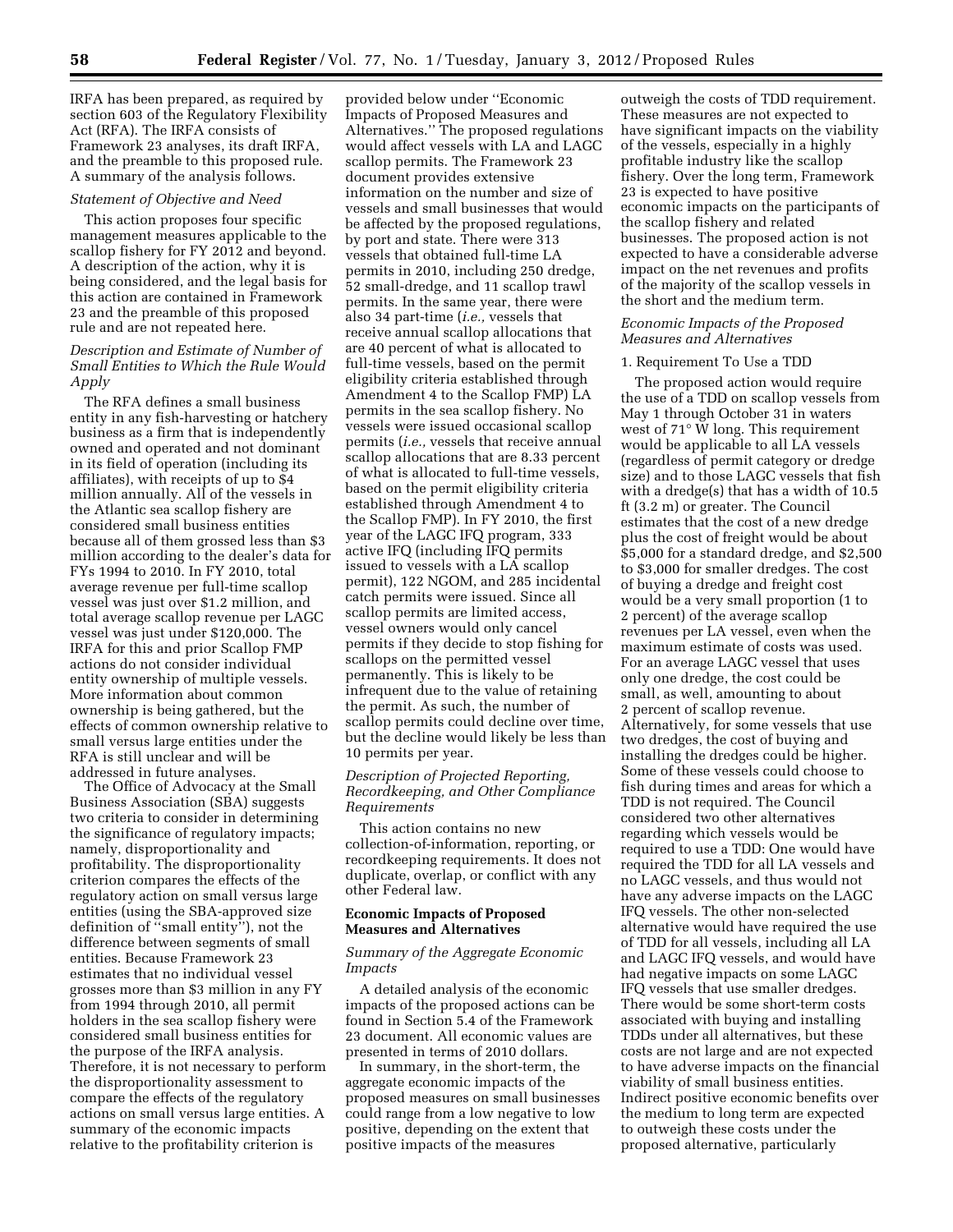because the proposed alternative exempts LAGC vessels that use small dredges.

The option to have the TDD be required west of 71° W long. covers the majority of areas the scallop fishery and expected turtle interactions in the Mid-Atlantic overlap and excludes GB, where interactions with turtles are very rare. This proposed option would minimize the economic impacts for scallop vessels that fish solely in GB east of 71° W long. and those that fish in the Gulf of Maine. The proposed action would exempt LAGC vessels with dredges less than 10.5 ft (3.2 m) in width from TDD requirement, mitigating some of these negative impacts on the smaller boats fishing in those areas. The only other location option related to the TDD requirement was the area used to set effort limitations in Framework 22, which is the greatest area of overlap in the distribution of scallop fishing gear and sea turtles, with the exception of waters due south of Rhode Island. Thus, the proposed location option would exclude those areas that LAGC vessels are active, and would minimize the negative economic impacts of TDD requirement on those vessels. Exemption of LAGC vessels that use a dredge less than 10.5 ft (3.2 m) wide would mitigate the impacts of the proposed boundary option and minimize the differences between the impacts of the two location options considered.

Based on research indicating that using a TDD is not expected to have negative impacts on scallop landings, the season for the TDD requirement would probably have marginal economic impacts on the fishery overall. LA vessels are unlikely to change dredges during the year, once they are required to operate with a TDD during a part of the year. Therefore, the relative difference between the proposed season (May 1 through October 31) and other options (*i.e.,* May 1 through November 1, or June 1 through October 31) is likely to have only negligible impacts on these vessels. The difference between the season options could impact LAGC IFQ vessels relatively more than the LA vessels, but the exemption of LAGC IFQ vessels that use dredges less than 10.5 ft (3.2 m) wide would prevent the proposed measure from negatively affecting smaller vessels. The increase in costs could also be minimized to some degree by leasing of quota to LAGC IFQ vessels that fish in other areas. The shortest season considered by the Council (June through October) would have had the least impacts, and the longest considered season option (May through November) would have

had the largest impact on vessels and would have impacted a larger proportion of landings. The proposed season option would maximize the benefits of reducing the impacts on turtles, while not impacting a large proportion of scallop landings.

The proposed implementation date of the TDD requirements, 1 year after Framework 23, if approved, is implemented (*i.e.,* May 1, 2013, if Framework 23 is implemented on March 1, 2012), would allow manufacturers enough time to build dredges and give vessels time to fish with the new dredge before the TDD requirement would begin. A shorter period for implementation, such as the options for 90 days after Framework 23's implementation, would not be feasible because so many dredges need to be built, and 180 days after implementation (*i.e.,* September 1, 2012, in this example) would not benefit sea turtles very much for that FY because TDDs would only be required for 2 months. Overall, there are no alternatives that would generate higher economic benefits for the participants of the scallop fishery.

2. Adjustments to the AMs Related to the Scallop Fishery's YTF Sub-ACLs

The proposed action would revise the YTF seasonal closure AM schedules in both GB and SNE/MA such that the closures would be during months with the highest YTF catch rates when an overage occurs, rather than beginning at the start of the FY and running for consecutive months under No Action. Overall, these modifications are not expected to have large impacts on scallop vessels given that only a small percentage of LA scallop landings took place in those areas. Because the revised closure schedules include the winter months, shifting effort to seasons when the meat weights are larger will benefit the scallop resource, increase landings and overall economic benefits for the scallop vessels in the medium to long term. There are no other alternatives that would generate higher economic benefits for the participants of the scallop fishery.

The action to re-evaluate the AM determination mid-year, thus allowing for more flexibility in determining the appropriate AM seasonal closure length, would be positive for LA scallop vessels compared to No Action. Although adjusting the FY to which the AMs would apply could result in higher benefits to the scallop fishery by making this need for flexibility necessary (*e.g.,*  if YTF AMs were triggered the year after the overage occurred), these measures were not considered by the Council and

can be re-examined in a future framework action. Thus, given the two alternatives considered by the Council, the proposed action would generate the higher economic benefits for the participants of the scallop fishery.

3. Modifications to the NGOM Management Program

The proposed action would allow all vessels with a Federal NGOM permit to fish exclusively in state waters, on a trip-by-trip basis, without the scallop catch from exclusive state water trips counted against the Federal NGOM TAC. This change is not expected to have any significant impacts under the current resource conditions on landings and revenues from this area. However, if the scallop resource abundance and landings within the State of Maine's waters increase in the future, the proposed action would prevent a reduction in landings from federally permitted NGOM vessels fishing in the NGOM. This action could potentially have positive economic impacts on the vessels that fish both in the state and Federal waters. In addition, this action will keep the Federal NGOM hard-TAC at 70,000 lb (31.74 mt), which would have a positive economic impact on the participants of the NGOM scallop fishery. The only other TAC alternative would have lowered the Federal TAC to 31,000 lb (14.06 mt) to prevent excess fishing in the NGOM above potentially sustainable levels. Although the proposed TAC alternative, if continued over the long-term, could result in reduced landings and revenues for the NGOM fishery if effort in Federal waters increases substantially, given the present lack of effort in the Federal portion of the NGOM, it is unlikely that keeping the TAC at the proposed level would cause near-term problems. In addition, the Council will re-evaluate the NGOM TAC in the next framework adjustment that will set the specifications for FYs 2013 and 2014. Thus, there are no alternatives that would generate higher economic benefits for the participants of the scallop fishery.

4. Change to When a Scallop Trip Can Be Declared Through VMS

The proposed action would allow a vessel to declare into the scallop fishery west of the VMS Demarcation Line rather than from a designated port, enabling the vessel to reduce steaming time to scallop fishing grounds and decease its fuel and oil costs. Therefore, the proposed modification would have positive economic impacts on scallop vessels and small business entities. The only other alternative considered by the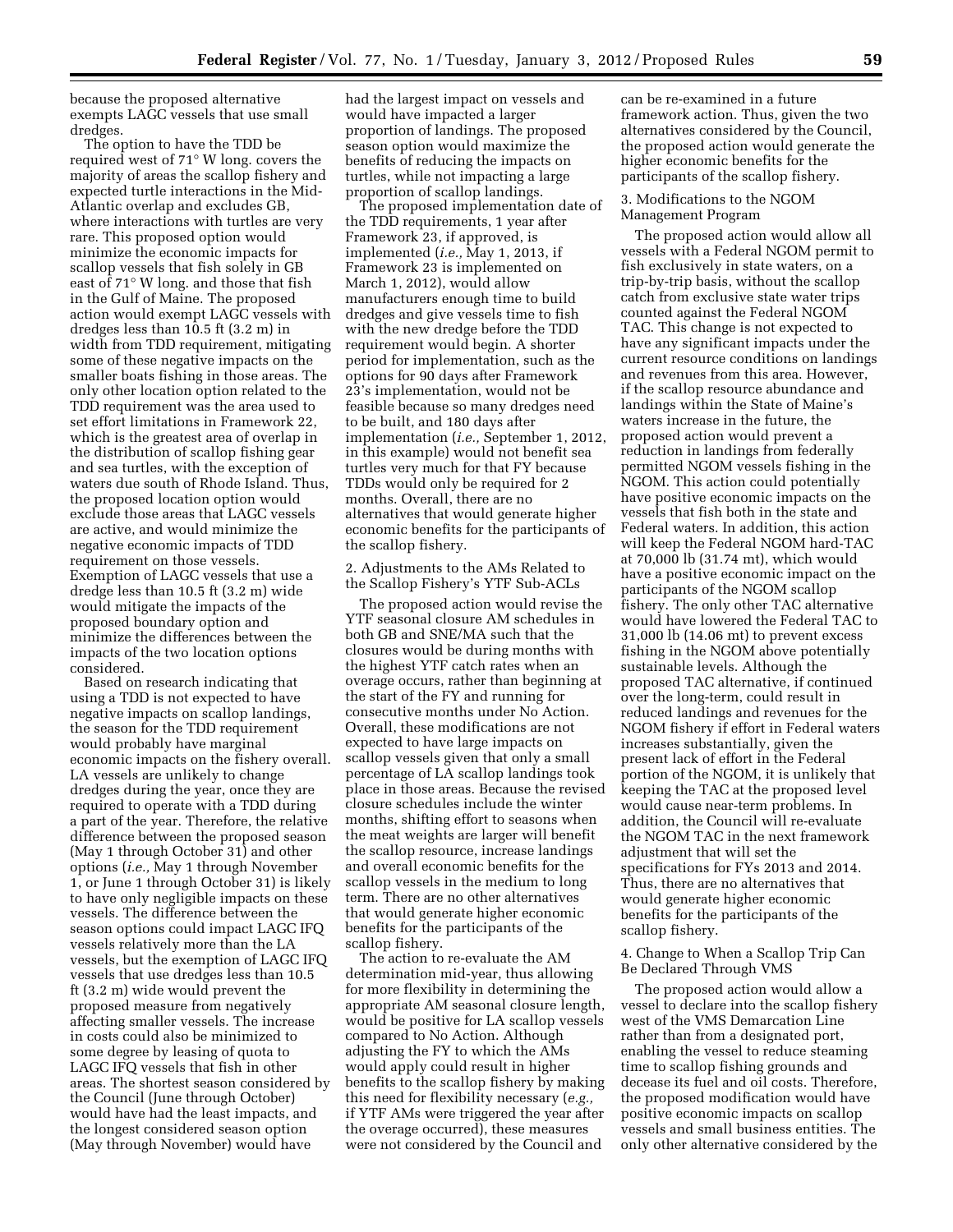Council was No Action and, as such, there are no alternatives that would generate higher economic benefits for the participants of the scallop fishery.

### **List of Subjects in 50 CFR Part 648**

Fisheries, Fishing, Recordkeeping and reporting requirements.

Dated: December 20, 2011.

# **Samuel D. Rauch III,**

*Deputy Assistant Administrator for Regulatory Programs, National Marine Fisheries Service.* 

For the reasons set out in the preamble, 50 CFR part 648 is proposed to be amended as follows:

### **PART 648—FISHERIES OF THE NORTHEASTERN UNITED STATES**

1. The authority citation for part 648 continues to read as follows:

**Authority:** 16 U.S.C. 1801 *et seq.* 

2. In § 648.10, paragraphs (e)(5)(i),  $(e)(5)(ii)$ ,  $(f)$  introductory text,  $(f)(1)$ ,  $(f)(2)$ ,  $(f)(3)$ ,  $(f)(4)(ii)$ ,  $(f)(5)(i)(A)$ ,  $(g)(1)$ , (h)(1) introductory text, and (h)(8) are revised, and (g)(3)(iii) is added to read as follows:

#### **§ 648.10 VMS and DAS requirements for vessel owner/operators.**

- \* \* \* \* \*
	- (e) \* \* \*
	- $(5) * * * *$
- (i) A vessel subject to the VMS requirements of § 648.9 and paragraphs (b) through (d) of this section that has crossed the VMS Demarcation Line under paragraph (a) of this section is deemed to be fishing under the DAS program, the Access Area Program, the LAGC IFQ or NGOM scallop fishery, or other fishery requiring the operation of VMS as applicable, unless prior to leaving port, the vessel's owner or authorized representative declares the vessel out of the scallop, NE multispecies, or monkfish fishery, as applicable, for a specific time period. NMFS must be notified by transmitting the appropriate VMS code through the VMS, or unless the vessel's owner or authorized representative declares the vessel will be fishing in the Eastern U.S./Canada Area, as described in § 648.85(a)(3)(ii), under the provisions of that program.

(ii) Notification that the vessel is not under the DAS program, the Access Area Program, the LAGC IFQ or NGOM scallop fishery, or any other fishery requiring the operation of VMS, must be received by NMFS prior to the vessel leaving port. A vessel may not change its status after the vessel leaves port or before it returns to port on any fishing trip, unless the vessel is a scallop vessel

and is exempted, as specified in paragraph (f) of this section. \* \* \* \* \*

(f) *Atlantic sea scallop vessel VMS notification requirements.* Less than 1 hr prior to leaving port, the owner or authorized representative of a scallop vessel that is required to use VMS as specified in paragraph (b)(1) of this section must notify the Regional Administrator by transmitting the appropriate VMS code that the vessel will be participating in the scallop DAS program, Area Access Program, LAGC scallop fishery, or will be fishing outside of the scallop fishery under the requirements of its other Federal permits, or that the vessel will be steaming to another location prior to commencing its fishing trip by transmitting a ''declared out of fishery'' VMS code. If the owner or authorized representative of a scallop vessel declares out of the fishery for the steaming portion of the trip, the vessel cannot possess, retain, or land scallops, or fish for any other fish. Prior to commencing the fishing trip following a "declared out of fishery" trip, the owner or authorized representative must notify the Regional Administrator by transmitting the appropriate VMS code, before first crossing the VMS Demarcation Line, that the vessel will be participating in the scallop DAS program, Area Access Program, or LAGC scallop fishery. VMS codes and instructions are available from the Regional Administrator upon request.

(1) *IFQ scallop vessels.* An IFQ scallop vessel that has crossed the VMS Demarcation Line specified under paragraph (a) of this section is deemed to be fishing under the IFQ program, unless prior to the vessel leaving port, the vessel's owner or authorized representative declares the vessel out of the scallop fishery (*i.e.,* agrees that the vessel will not possess, retain, or land scallops while declared out of the fishery) by notifying the Regional Administrator through the VMS. If the vessel has not fished for any other fish (*i.e.,* steaming only), after declaring out of the fishery, leaving port, and steaming to another location, the owner or authorized representative of an IFQ scallop vessel may declare into the IFQ fishery without entering another port by making a declaration before first crossing the VMS Demarcation Line. An IFQ scallop vessel that is fishing north of 42°20′ N. lat. is deemed to be fishing under the NGOM scallop fishery unless prior to the vessel leaving port, the vessel's owner or authorized representative declares the vessel out of the scallop fishery, as specified in

paragraphs (e)(5)(i) and (ii) of this section, and the vessel does not possess, retain, or land scallops while under such a declaration. After declaring out of the fishery, leaving port, and steaming to another location, if the IFQ scallop vessel has not fished for any other fish (*i.e.,* steaming only), the vessel may declare into the NGOM fishery without entering another port by making a declaration before first crossing the VMS Demarcation Line.

(2) *NGOM scallop fishery.* A NGOM scallop vessel is deemed to be fishing in Federal waters of the NGOM management area and will have its landings applied against the NGOM management area TAC, specified in § 648.62(b)(1), unless:

(i) Prior to the vessel leaving port, the vessel's owner or authorized representative declares the vessel out of the scallop fishery, as specified in paragraphs (e)(5)(i) and (ii) of this section, and the vessel does not possess, retain, or land scallops while under such a declaration. After declaring out of the fishery, leaving port, and steaming to another location, if the NGOM scallop vessel has not fished for any other fish (*i.e.,* steaming only), the vessel may declare into the NGOM fishery without entering another port by making a declaration before first crossing the VMS Demarcation Line.

(ii) The vessel has specifically declared into the state-only NGOM fishery, thus is fishing exclusively in the state waters portion of the NGOM management area.

(3) *Incidental scallop fishery.* An Incidental scallop vessel that has crossed the VMS Demarcation Line on any declared fishing trip for any species is deemed to be fishing under the Incidental scallop fishery.

\* \* \* \* \* (4) \* \* \*

*(ii) Scallop Pre-Landing Notification Form for IFQ and NGOM vessels.* Using the Scallop Pre-Landing Notification Form, a vessel issued an IFQ or NGOM scallop permit must report through VMS the amount of any scallops kept on each trip declared as a scallop trip, including declared scallop trips where no scallops were landed. In addition, vessels with an IFQ or NGOM permit must submit a Scallop Pre-Landing Notification Form on trips that are not declared as scallop trips, but on which scallops are kept incidentally. A limited access vessel that also holds an IFQ or NGOM permit must submit the Scallop Pre-Landing Notification Form only when fishing under the provisions of the vessel's IFQ or NGOM permit. VMS Scallop Pre-Landing Notification forms must be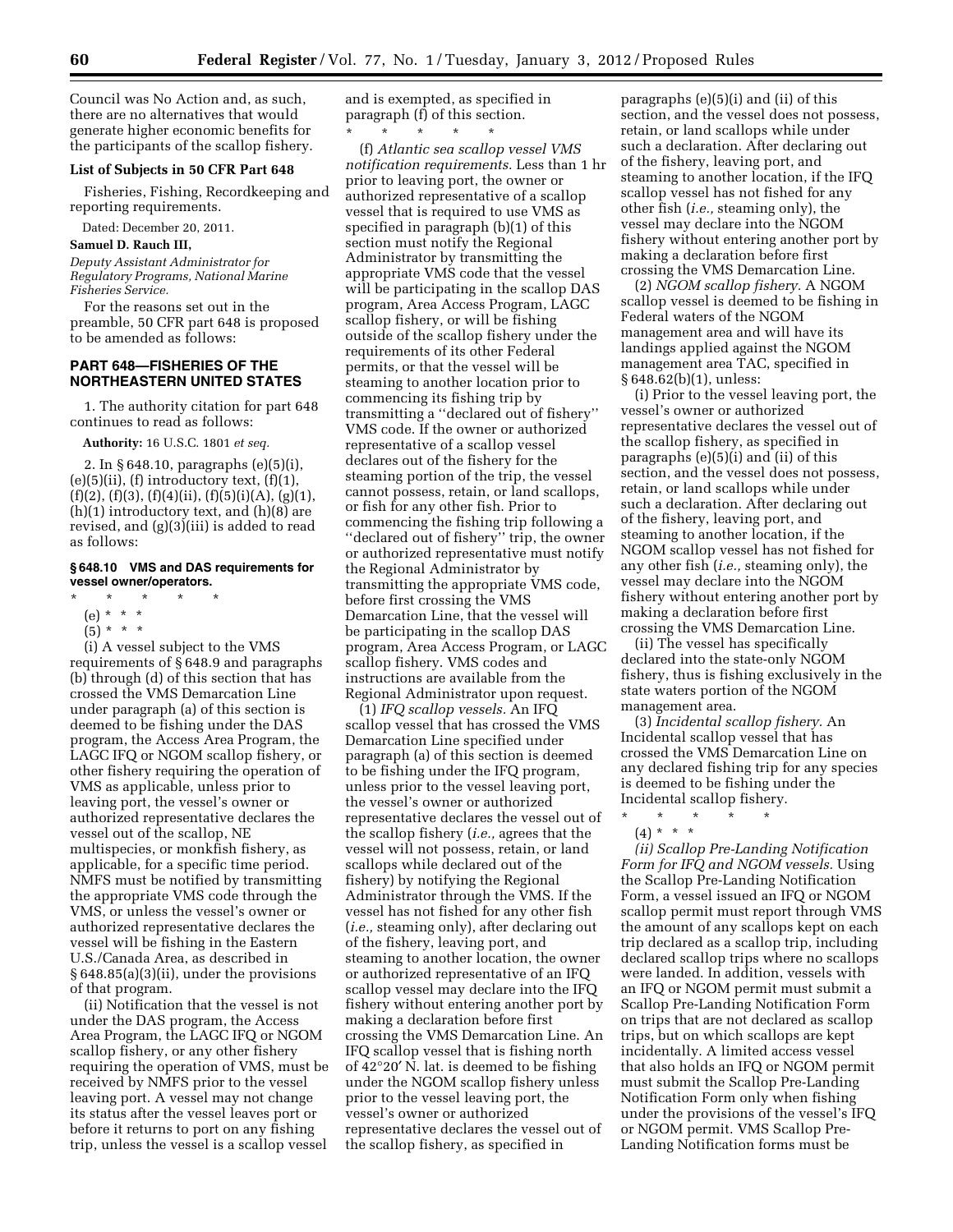submitted no less than 6 hr prior to crossing the VMS Demarcation Line on the way back to port, and, if scallops will be landed, must include the vessel's captain/operator name, the amount of scallop meats and/or bushels to be landed, the estimated time of arrival in port, the port at which the scallops will be landed, the VTR serial number recorded from that trip's VTR, and whether any scallops were caught in the NGOM. If the scallop harvest ends less than 6 hr prior to landing, then the Scallop Pre-Landing Notification form must be submitted immediately upon leaving the fishing grounds. If no scallops will be landed, the form only requires the vessel's captain/operator name, the VTR serial number recorded from that trip's VTR, and indication that no scallops will be landed. If the report is being submitted as a correction of a prior report, the information entered into the notification form will replace the data previously submitted in the prior report.

(5) \* \* \*

(i) \* \* \* (A) Notify the Regional Administrator, via their VMS, prior to each trip of the vessel under the state waters exemption program, that the vessel will be fishing

- exclusively in state waters; and \* \* \* \* \*
	- (g) \* \* \*

(1) Unless otherwise specified in this part, or via letters sent to affected permit holders under paragraph (e)(1)(iv) of this section, the owner or authorized representative of a vessel that is required to use VMS, as specified in paragraph (b) of this section, unless exempted under paragraph (f) of this section, must notify the Regional Administrator of the vessel's intended fishing activity by entering the appropriate VMS code prior to leaving port at the start of each fishing trip.

\* \* \* \* \* (3) \* \* \*

(iii) The vessel carries onboard a valid limited access or LAGC scallop permit, has declared out of the fishery in port, and is steaming to another location, pursuant to paragraph (f) of this section.

 $\star$   $\star$   $\star$ 

(h) \* \* \*

(1) Less than 1 hr prior to leaving port, for vessels issued a limited access NE multispecies DAS permit or, for vessels issued a limited access NE multispecies DAS permit and a limited access monkfish permit (Category C, D, F, G, or H), unless otherwise specified in paragraph (h) of this section, or an occasional scallop permit as specified in this paragraph (h), and, prior to leaving port for vessels issued a limited access

monkfish Category A or B permit, the vessel owner or authorized representative must notify the Regional Administrator that the vessel will be participating in the DAS program by calling the call-in system and providing the following information: \* \* \* \* \*

(8) Regardless of whether a vessel's owner or authorized representative provides correct notification as required by paragraphs (e) through (h) of this section, a vessel meeting any of the following descriptions shall be deemed to be in its respective fishery's DAS or Scallop Access Area Program for purpose of counting DAS or scallop access area trips/pounds, and, shall be charged DAS from the time of sailing to landing:

(i) Any vessel issued a limited access scallop permit and not issued an LAGC scallop permit that possesses or lands scallops;

(ii) A vessel issued a limited access scallop and LAGC IFQ scallop permit that possesses or lands more than 600 lb (272.2 kg) of scallops, unless otherwise specified in § 648.60(d)(2);

(iii) Any vessel issued a limited access scallop and LAGC NGOM scallop permit that possesses or lands more than 200 lb (90.7 kg) of scallops;

(iv) Any vessel issued a limited access scallop and LAGC IC scallop permit that possesses or lands more than 40 lb (18.1 kg) of scallops;

(v) Any vessel issued a limited access NE multispecies permit subject to the NE multispecies DAS program requirements that possesses or lands regulated NE multispecies, except as provided in §§ 648.10(h)(9)(ii), 648.17, and 648.89; and

(vi) Any vessel issued a limited access monkfish permit subject to the monkfish DAS program and call-in requirement that possess or lands monkfish above the incidental catch trip limits specified in § 648.94(c).

\* \* \* \* \* 3. In § 648.11, paragraphs (g)(1) and  $(g)(5)(i)(A)$  are revised to read as follows:

### **§ 648.11 At-sea sea sampler/observer coverage.**

\* \* \* \* \* (g) \* \* \*

(1) *General.* Unless otherwise specified, owners, operators, and/or managers of vessels issued a Federal scallop permit under § 648.4(a)(2), and specified in paragraph (a) of this section, must comply with this section and are jointly and severally responsible for their vessel's compliance with this section. To facilitate the deployment of at-sea observers, all sea scallop vessels

issued limited access permits fishing in open areas or Sea Scallop Access Areas, and LAGC IFQ vessels fishing under the Sea Scallop Access Area program specified in § 648.60, are required to comply with the additional notification requirements specified in paragraph (g)(2) of this section. When NMFS notifies the vessel owner, operator, and/ or manager of any requirement to carry an observer on a specified trip in either an Access Area or Open Area as specified in paragraph (g)(3) of this section, the vessel may not fish for, take, retain, possess, or land any scallops without carrying an observer. Vessels may only embark on a scallop trip in open areas or Access Areas without an observer if the vessel owner, operator, and/or manager has been notified that the vessel has received a waiver of the observer requirement for that trip pursuant to paragraphs (g)(3) and (g)(4)(ii) of this section.

- \* \* \* \* \*
- $(5) * * * *$
- (i) \* \* \*

(A) *Access Area trips.—*(*1*) For purposes of determining the daily rate for an observed scallop trip on a limited access vessel in a Sea Scallop Access Area when that specific Access Area's observer set-aside specified in  $§ 648.60(d)(1)$  has not been fully utilized, a service provider may charge a vessel owner for no more than the time an observer boards a vessel until the vessel disembarks (dock to dock), where ''day'' is defined as a 24-hr period, or any portion of a 24-hr period, regardless of the calendar day. For example, if a vessel with an observer departs on July 1 at 10 p.m. and lands on July 3 at 1 a.m., the time at sea equals 27 hr, which would equate to 2 full ''days.''

(*2*) For purposes of determining the daily rate in a specific Sea Scallop Access Area for an observed scallop trip on a limited access vessel taken after NMFS has announced the industryfunded observer set-aside in that specific Access Area has been fully utilized, a service provider may charge a vessel owner for no more than the time an observer boards a vessel until the vessel disembarks (dock to dock), where ''day'' is defined as a 24-hr period, and portions of the other days would be pro-rated at an hourly charge (taking the daily rate divided by 24). For example, if a vessel with an observer departs on July 1 at 10 p.m. and lands on July 3 at 1 a.m., the time spent at sea equals 27 hr, which would equate to 1 day and 3 hr.

(*3*) For purposes of determining the daily rate in a specific Sea Scallop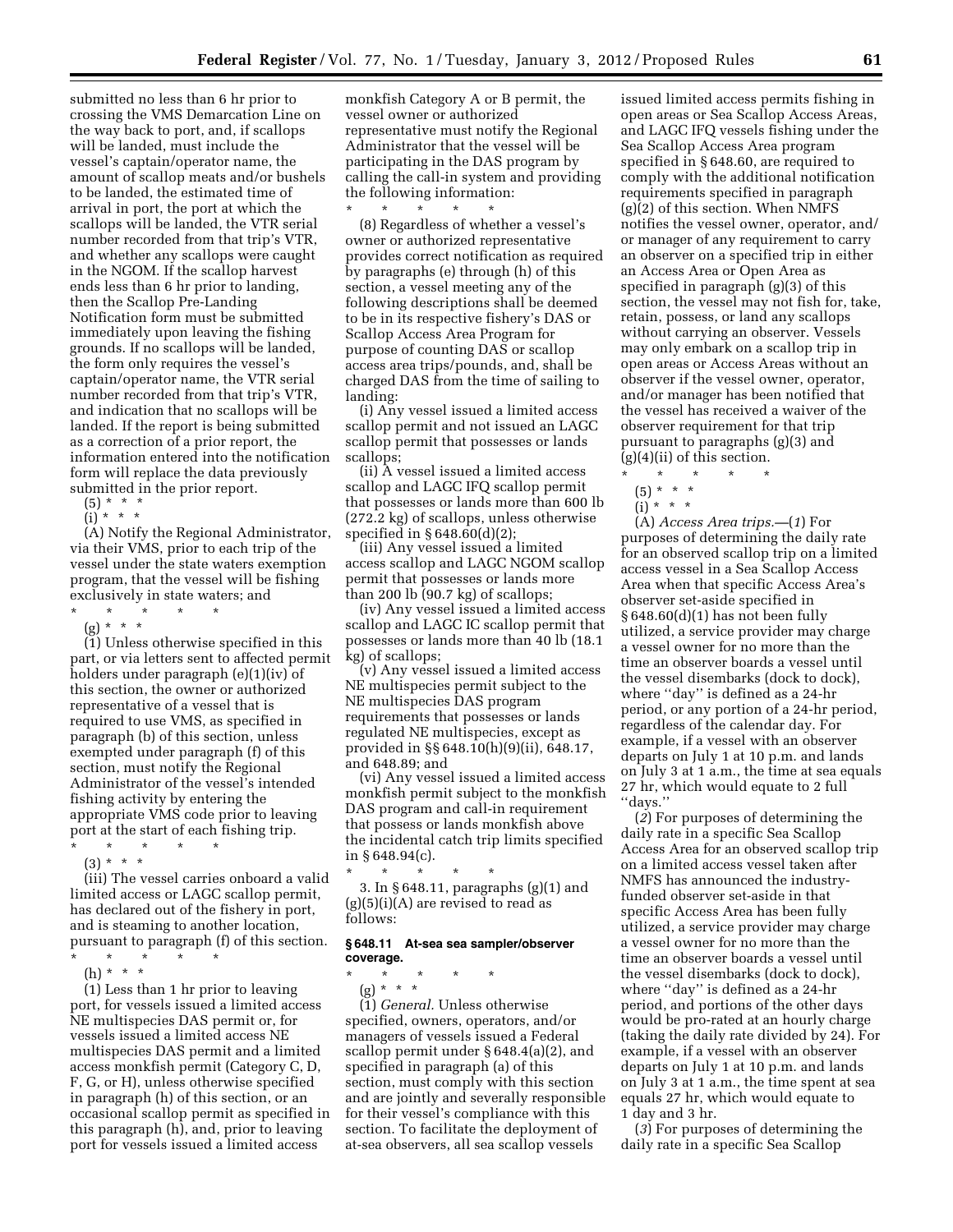Access Area for observed scallop trips on an LAGC vessel, regardless of the status of the industry-funded observer set-aside, a service provider may charge a vessel owner for no more than the time an observer boards a vessel until the vessel disembarks (dock to dock), where ''day'' is defined as a 24-hr period, and portions of the other days would be pro-rated at an hourly charge (taking the daily rate divided by 24). For example, if a vessel with an observer departs on July 1 at 10 p.m. and lands on July 3 at 1 a.m., the time spent at sea equals 27 hr, which would equate to

1 day and 3 hr.  $\ast$ \* \* \* \* \*

4. In § 648.14,

a. Paragraphs (i)(1)(iii)(A)(*1*)(*iv*), (i)(1)(iv)(C), (i)(2)(ii)(B)(*3*), (i)(2)(iv)(A),  $(i)(3)(iii)(C), (i)(3)(iv)(B), (i)(3)(v)(B),$  $(i)(4)(i)(C), (i)(4)(i)(D), (i)(4)(i)(E),$  $(i)(4)(ii)(A), (i)(4)(iii)(A), (i)(5)(i), and$  $(i)(5)(iii)$  are revised;

b. Paragraphs  $(i)(1)(iv)(E)$ ,  $(i)(2)(v)(C)$ ,  $(i)(2)(v)(D), (i)(3)(iv)(C), (i)(3)(iv)(D)$  and (i)(5)(iv) are added; and

c. Paragraphs (i)(1)(iii)(A)(*1*)(*v*) and  $(i)(1)(iii)(A)(2)(v)$  are removed and reserved.

The revisions and additions read as follows:

### **§ 648.14 Prohibitions.**

- \* \* \* \* \*  $(i) * * * *$
- $(1) * * * *$
- $(iii) * * * *$
- $(A)^{(*)}\times K$
- (*1*) \* \* \*

(*iv*) The scallops were harvested by a vessel that has been issued and carries on board an NGOM or IFQ scallop permit, and is properly declared into the NGOM scallop management area, and the NGOM TAC specified in § 648.62 has been harvested.

- \* \* \* \* \*
	- $(iv) * * * *$

(C) Purchase, possess, or receive for commercial purposes; or attempt to purchase or receive for commercial purposes; scallops from a vessel other than one issued a valid limited access or LAGC scallop permit, unless the scallops were harvested by a vessel that has not been issued a scallop permit and fishes for scallops exclusively in state waters.

\* \* \* \* \*

(E) Fish for, possess, or retain scallops in Federal waters of the NGOM management area on a vessel that has been issued and carries on board a NGOM permit and has declared into the state waters fishery of the NGOM management area.

\* \* \* \* \*

- $(2) * * * *$
- $(ii) * * * *$  $(B) * * * *$ 
	-

(*3*) Fail to comply with the turtle deflector dredge vessel gear restrictions specified in § 648.51(b)(5), and turtle dredge chain mat requirements in  $$223.206(d)(11).$ 

- \* \* \* \* \*
- $(iv) * * * *$

(A) Fish for, possess, or land scallops after using up the vessel's annual DAS allocation and Access Area trip allocations, or when not properly declared into the DAS or an Area Access program pursuant to § 648.10, unless the vessel has been issued an LAGC scallop permit pursuant to § 648.4(a)(2)(ii) and is lawfully fishing in a LAGC scallop fishery, unless exempted from DAS allocations as provided in state waters exemption, specified in § 648.54. \* \* \* \* \*

(v) \* \* \*

(C) If a limited access scallop vessel declares a scallop trip before first crossing the VMS Demarcation Line, but not necessarily from port, in accordance with § 648.10(f), fail to declare out of the fishery in port and have fishing gear unavailable for immediate use as defined in§ 648.23(b), until declared into the scallop fishery.

(D) Once declared into the scallop fishery in accordance with § 648.10(f), change its VMS declaration until the trip has ended and scallop catch has been offloaded.

- $\star$   $\star$   $\star$
- $(3) * * * *$
- $(iii) * * * *$

(C) Declare into the NGOM scallop management area after the effective date of a notification published in the **Federal Register** stating that the NGOM scallop management area TAC has been harvested as specified in § 648.62. \* \* \* \* \*

 $(iv) * * * *$ 

(B) Fail to comply with any requirement for declaring in or out of the LAGC scallop fishery or other notification requirements specified in § 648.10(b).

(C) If an LAGC scallop vessel declares a scallop trip shoreward of the VMS Demarcation Line, but not necessarily from port, in accordance with § 648.10(f), fail to declare out of the fishery in port and have fishing gear unavailable for immediate use as defined in § 648.23(b), until declared into the scallop fishery.

(D) Once declared into the scallop fishery in accordance with § 648.10(f), change its VMS declaration until the trip has ended and scallop catch has been offloaded.

 $(v) * * * *$ 

(B) Declare into or leave port for an area specified in § 648.59(b) through (d) after the effective date of a notification published in the **Federal Register**  stating that the number of LAGC trips have been taken, as specified in § 648.60.

- \* \* \* \* \*
	- (4) \* \* \*
	- $(i) * * * *$

(C) Declare into the NGOM scallop management area after the effective date of a notification published in the **Federal Register** stating that the NGOM scallop management area TAC has been harvested as specified in § 648.62.

(D) Possess more than 100 bu (35.2 hL) of in-shell scallops seaward of the VMS Demarcation Line and not participating in the Access Area Program, or possess or land per trip more than 50 bu (17.6 hL) of in-shell scallops shoreward of the VMS Demarcation Line, unless exempted from DAS allocations as provided in § 648.54.

(E) Possess more than 50 bu (17.6 hL) of in-shell scallops, as specified in § 648.52(d), outside the boundaries of a Sea Scallop Access Area by a vessel that is declared into the Access Area Program as specified in § 648.60.

- \* \* \* \* \*
- $(ii) * * * *$

(A) Have an ownership interest in vessels that collectively are allocated more than 5 percent of the total IFQ scallop ACL as specified in § 648.53(a)(5)(ii) and (iii).

\* \* \* \* \*

 $(iii) * * * *$ 

(A) Apply for an IFQ transfer that will result in the transferee having an aggregate ownership interest in more than 5 percent of the total IFQ scallop ACL.

\* \* \* \* \* (5) \* \* \*

(i) Declare into, or fish for or possess scallops outside of the NGOM Scallop Management Area as defined in § 648.62.

\* \* \* \* \*

(iii) Fish for, possess, or land scallops in state or Federal waters of the NGOM management area after the effective date of notification in the **Federal Register**  that the NGOM scallop management area TAC has been harvested as specified in § 648.62.

(iv) Fish for, possess, or retain scallops in Federal waters of the NGOM after declaring a trip into NGOM state waters.

\* \* \* \* \*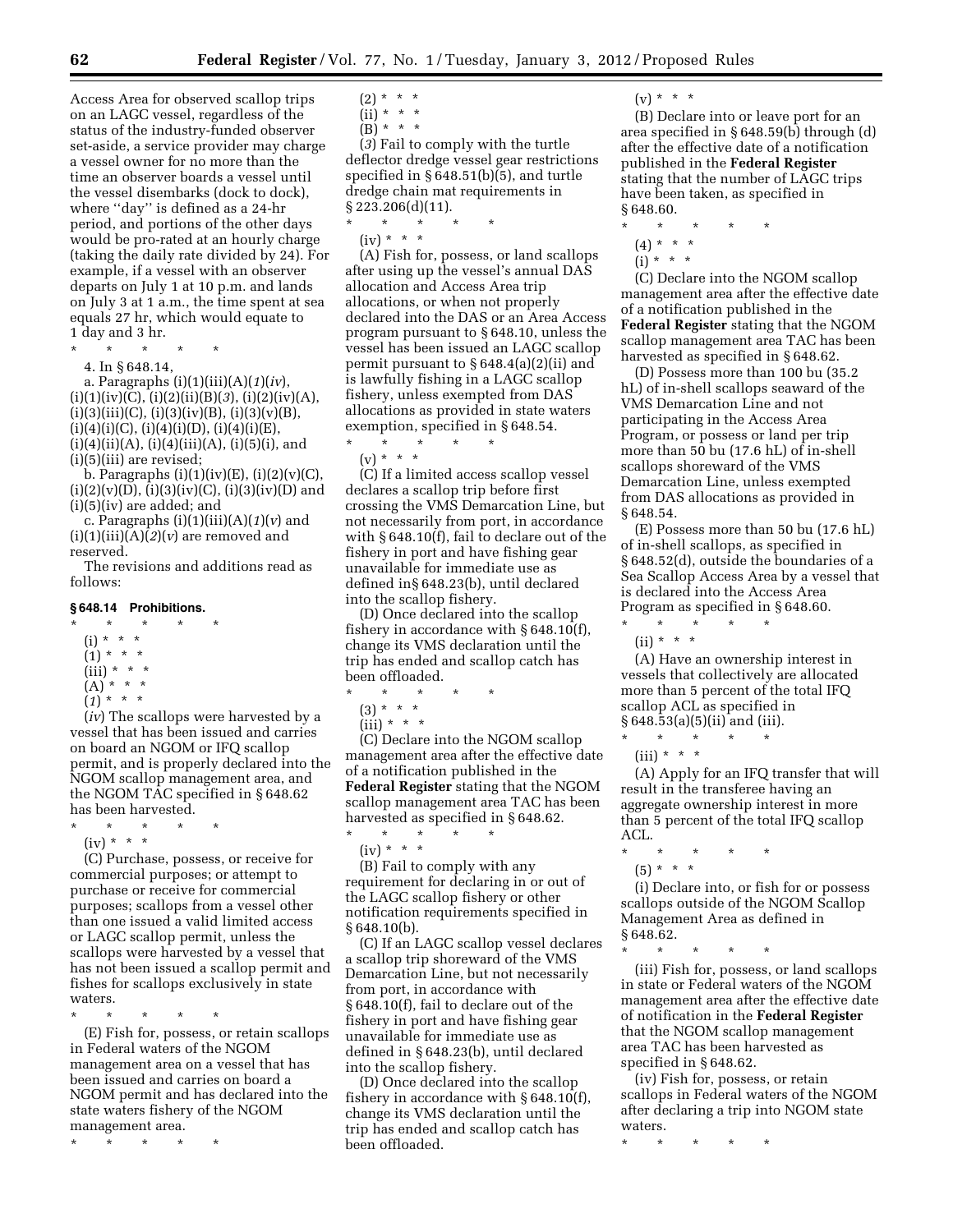5. In § 648.51, paragraph (b)(1) is revised and paragraph (b)(5) is added to read as follows:

### **§ 648.51 Gear and crew restrictions.**

 $\star$   $\qquad$   $\star$   $\qquad$   $\star$ (b) \* \* \*

(1) *Maximum dredge width.* The combined dredge width in use by or in possession on board such vessels shall not exceed 31 ft (9.4 m) measured at the widest point in the bail of the dredge, except as provided under paragraph (e) of this section and in  $\S 648.60(g)(2)$ . However, component parts may be on board the vessel such that they do not conform with the definition of ''dredge or dredge gear'' in § 648.2, *i.e.,* the metal ring bag and the mouth frame, or bail, of the dredge are not attached, and such that no more than one complete spare dredge could be made from these component's parts.

\* \* \* \* \*

(5) *Restrictions applicable to sea scallop dredges in the mid-Atlantic—* 

(i) *Requirement to use chain mats.* See § 223.206(d)(11) for chain mat requirements for scallop dredges.

(ii) *Requirement to use a turtle deflector dredge (TDD) frame*—(A) From May 1 through October 31, any limited access scallop vessel using a dredge, regardless of dredge size or vessel permit category, or any LAGC IFQ scallop vessel fishing with a dredge with a width of 10.5 ft  $(3.2 \text{ m})$  or greater, that is fishing for scallops in waters west of 71° W long., from the shoreline to the outer boundary of the Exclusive Economic Zone, must use a TDD. The TDD requires five modifications to the rigid dredge frame, as specified in paragraphs (b)(5)(ii)(A)(*1*) through  $(b)(5)(ii)(A)(5)$  of this section. See paragraph (b)(5)(ii)(E) of this section for more specific descriptions of the dredge elements mentioned below.

(*1*) The cutting bar must be located in front of the depressor plate.

(*2*) The angle between the front edge of the cutting bar and the top of the dredge frame must be less than or equal to 45 degrees.

(*3*) All bale bars must be removed, except the outer bale (single or double) bars and the center support beam, leaving an otherwise unobstructed space between the cutting bar and forward bale wheels, if present. The center support beam must be less than 6 in (15.24 cm) wide. For the purpose of flaring and safe handling of the dredge, a minor appendage not to exceed 12 in (30.5 cm) in length may be attached to the outer bale bar;

(*4*) Struts must be spaced 12 in (30.5 cm) apart or less from each other.

(*5*) Unless exempted, as specified in paragraph (b)(5)(ii)(B) of this section, the TDD must include a straight extension (''bump out'') connecting the outer bale bars to the dredge frame. This ''bump out'' must exceed 12 in (30.5 cm) in length.

(B) A limited access scallop vessel that uses a dredge with a width less than 10.5 ft (3.2 m) is required to use a TDD except that such a vessel is exempt from the ''bump out'' requirement specified in paragraph (b)(5)(ii)(A)(*5*) of this section. This exemption does not apply to LAGC vessels that use dredges with a width of less than 10.5 ft (3.2 m) because such vessels are exempted from the requirement to use a TDD, as specified in paragraph (b)(5)(ii) of this section.

(C) Vessels subject to the requirements in paragraph (b)(5)(ii) of this section transiting waters west of 71° W long., from the shoreline to the outer boundary of the Exclusive Economic Zone, are exempted from the requirement to only possess and use TDDs, provided the dredge gear is stowed in accordance with § 648.23(b) and not available for immediate use.

(D) *TDD-related definitions.—*(*1*) The cutting bar refers to the lowermost horizontal bar connecting the outer bails at the dredge frame.

(*2*) The depressor plate, also known as the pressure plate, is the angled piece of steel welded along the length of the top of the dredge frame.

(*3*) The top of the dredge frame refers to the posterior point of the depressor plate.

(*4*) The struts are the metal bars connecting the cutting bar and the depressor plate.

\* \* \* \* \* 6. In § 648.53, paragraphs (b)(4)(vii),  $(h)(2)$  introductory text,  $(h)(2)(i)$ ,  $(h)(2)(ii)(C), (h)(2)(iv), (h)(3)(i)(A), and$ (h)(5)(iii) are revised to read as follows:

### **§ 648.53 Acceptable biological catch (ABC), annual catch limits (ACL), annual catch targets (ACT), DAS allocations, and individual fishing quotas (IFQ).**

\* \* \* \* \*

(b) \* \* \*

 $(4)^*$  \* \* \*

(vii) If, prior to the implementation of Framework 22, a vessel owner exchanges an Elephant Trunk Access Area trip for another access area trip as specified in § 648.60(a)(3)(ii) in fishing year 2011, the vessel that receives an additional Elephant Trunk Access Area trip would receive a DAS credit of 7.4 DAS in FY 2011, resulting in a total fishing year 2011 DAS allocation of 39.4 DAS (32 DAS plus 7.4 DAS). This DAS credit from unused Elephant Trunk

Access Area trip gained through a trip exchange is based on a full-time vessel's 18,000-lb (8,165-kg) possession limit and is calculated by using the formula specified in paragraph (b)(4)(vi) of this section, but the DAS conversion is applied as a DAS credit in the 2011 fishing year, rather than as a DAS deduction in fishing year 2012. Similarly, using the same calculation with a 14,400-lb (6,532-kg) possession limit, part-time vessels would receive a credit of 5.9 DAS if the vessel owner received an additional Elephant Trunk Access Area trip through a trip exchange in the interim between the start of the 2011 fishing year and the implementation of Framework 22 and did not use it. If a vessel fishes any part of an Elephant Trunk Access Area trip gained through a trip exchange, those landings would be deducted from any DAS credit applied to the 2011 fishing year. For example, if a full-time vessel lands 10,000  $\overline{16}$  (4,536 kg) from an Elephant Trunk Access Area trip gained through a trip exchange, the pounds landed would be converted to DAS and deducted from the trip-exchange credit as follows: The 10,000 lb (4,536 kg) would first be multiplied by the estimated average meat count in the Elephant Trunk Access Area (18.4 meats/lb) and then divided by the estimated open area average meat count (also 18.4 meats/lb) and by the estimate open area LPUE for fishing year 2011 (2,441 lb/DAS), resulting in a DAS deduction of 4.1 DAS ((10,000  $\rm{lb} \times 18.4$ meats/lb)/(18.4 meats/lb  $\times$  2,441 lb/ DAS) = 4.1 DAS). Thus, this vessel would receive a reduced DAS credit in FY 2011 to account for the Elephant Trunk Access Area trip exchange of 3.3  $DAS$  (7.4  $DAS - 4.1$   $DAS = 3.7$   $DAS$ ).

\* \* \* \* \*

(h) \* \* \*

(2) *Calculation of IFQ.* The ACL allocated to IFQ scallop vessels, and the ACL allocated to limited access scallop vessels issued IFQ scallop permits, as specified in paragraphs  $(a)(4)(i)$  and  $(ii)$ of this section, shall be used to determine the IFQ of each vessel issued an IFQ scallop permit. Each fishing year, the Regional Administrator shall provide the owner of a vessel issued an IFQ scallop permit issued pursuant to § 648.4(a)(2)(ii) with the scallop IFQ for the vessel for the upcoming fishing year.

(i) *Individual fishing quota.* The IFQ for an IFQ scallop vessel shall be the vessel's contribution percentage as specified in paragraph (h)(2)(iii) of this section and determined using the steps specified in paragraphs (h)(2)(ii) of this section, multiplied by the ACL allocated to the IFQ scallop fishery, or limited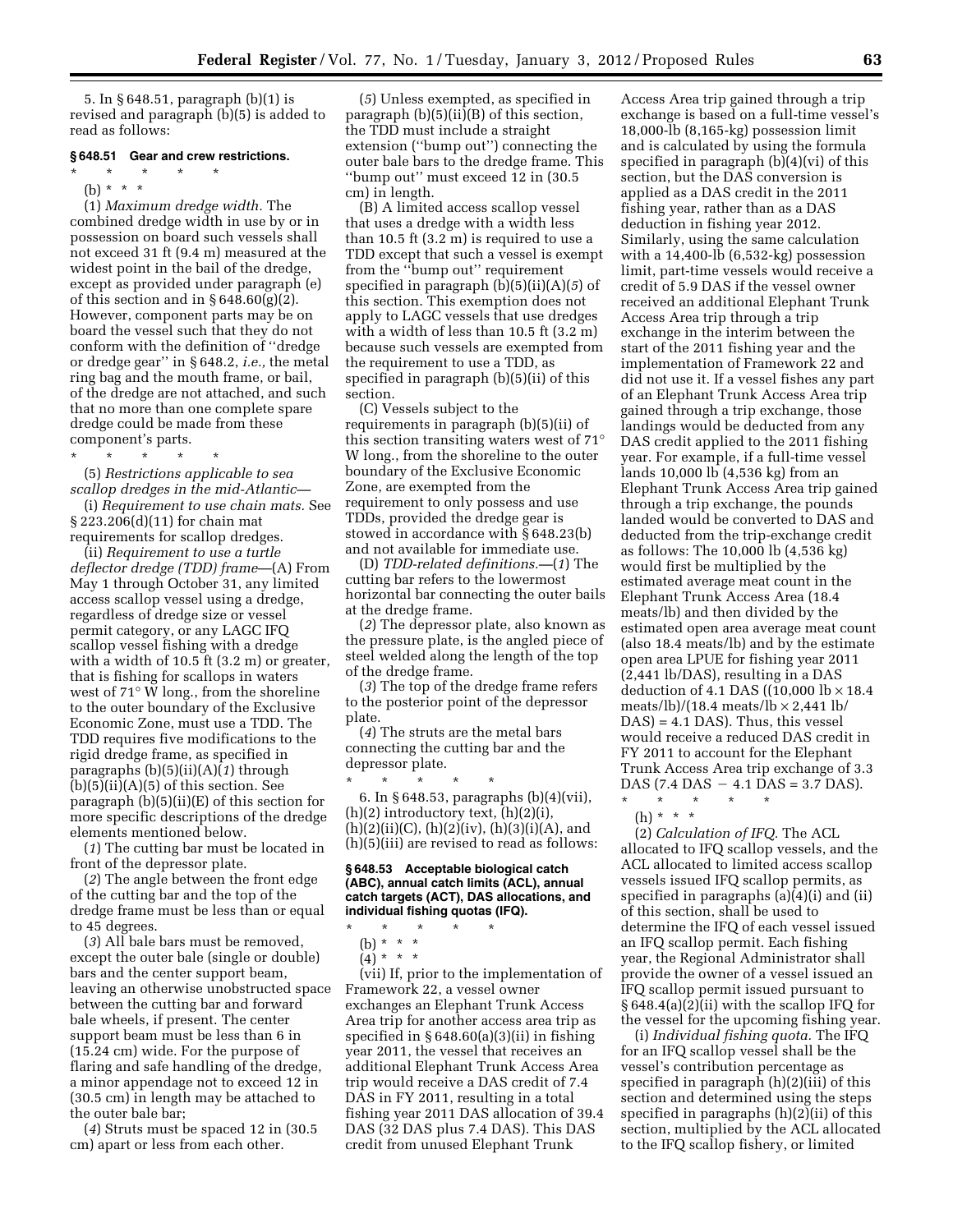access vessels issued an IFQ scallop permit, as specified in paragraphs  $(a)(4)(i)$  and  $(ii)$  of this section.  $(ii) * * * * *$ 

(C) *Index to determine contribution factor.* For each eligible IFQ scallop vessel, the best year as determined pursuant to paragraph (a)(2)(ii)(E)(*1*) of this section shall be multiplied by the appropriate index factor specified in the following table, based on years active as specified in paragraph (a)(2)(ii)(E)(*2*) of this section. The resulting contribution factor shall determine its IFQ for each fishing year based on the allocation to general category scallop vessels as specified in paragraph (a)(4) of this section and the method of calculating the IFQ provided in paragraph (h) of this section.

| Years active | Index factor |
|--------------|--------------|
|              | 0.75         |
|              | 0.875        |
|              | 1 N          |
|              | 1.125        |
|              | 1 25         |

\* \* \* \* \*

(*iv*) *Vessel IFQ Example.* Continuing the example in paragraphs  $(h)(1)(ii)(D)$ and (h)(1)(iii) of this section, with an ACL allocated to IFQ scallop vessels estimated for this example to be equal to 2.5 million lb (1,134 mt), the vessel's IFQ would be 36,250 lb (16,443 kg) (1.45 percent \* 2.5 million lb (1,134 mt)).

- \* \* \* \* \*
- $(3) * * * *$
- $(i) * * * *$

(A) Unless otherwise specified in paragraphs  $(h)(3)(i)(B)$  and  $(C)$  of this section, a vessel issued an IFQ scallop permit or confirmation of permit history shall not be issued more than 2.5 percent of the ACL allocated to the IFQ scallop vessels as described in paragraph (a)(4)(ii) of this section.

\* \* \* \* \* (5) \* \* \*

(iii) *IFQ transfer restrictions.* The owner of an IFQ scallop vessel not issued a limited access scallop permit that has fished under its IFQ in a fishing year may not transfer that vessel's IFQ to another IFQ scallop vessel in the same fishing year. Requests for IFQ transfers cannot be less than 100 lb (46.4 kg), unless that value reflects the total IFQ amount remaining on the transferor's vessel, or the entire IFQ allocation. A vessel's total IFQ allocation can be transferred only once during a given fishing year. For example, a vessel owner can complete several transfers of portions of his/her vessel's IFQ during the fishing year, but cannot complete a temporary transfer of

a portion of its IFQ then request to either temporarily or permanently transfer the entire IFQ in the same fishing year. A transfer of an IFQ may not result in the sum of the IFQs on the receiving vessel exceeding 2.5 percent of the ACL allocated to IFQ scallop vessels. A transfer of an IFQ, whether temporary or permanent, may not result in the transferee having a total ownership of, or interest in, general category scallop allocation that exceeds 5 percent of the ACL allocated to IFQ scallop vessels. Limited access scallop vessels that are also issued an IFQ scallop permit may not transfer to or receive IFQ from another IFQ scallop vessel.

\* \* \* \* \* 7. In § 648.55, paragraphs (c)(1) and (c)(5) are revised to read as follows:

### **§ 648.55 Framework adjustments to management measures.**

\* \* \* \* \* (c) \* \* \*

(1) *OFL*. OFL shall be based on an updated scallop resource and fishery assessment provided by either the Scallop PDT or a formal stock assessment. OFL shall include all sources of scallop mortality and shall include an upward adjustment to account for catch of scallops in state waters by vessels not issued Federal scallop permits. The fishing mortality rate (F) associated with OFL shall be the threshold F, above which overfishing is occurring in the scallop fishery. The F associated with OFL shall be used to derive specifications for ABC, ACL, and ACT, as specified in paragraphs (c)(2) through (5) of this section. \* \* \* \* \*

(5) *Sub-ACLs for the limited access and LAGC fleets.* The Council shall specify sub-ACLs for the limited access and LAGC fleets for each year covered under the biennial or other framework adjustment. After applying the deductions as specified in paragraph (a)(4) of this section, a sub-ACL equal to 94.5 percent of the ABC/ACL shall be allocated to the limited access fleet. After applying the deductions as specified in paragraph (a)(4) of this section, a sub-ACL of 5.5 percent of ABC/ACL shall be allocated to the LAGC fleet, so that 5 percent of ABC/ ACL is allocated to the LAGC fleet of vessels that do not also have a limited access scallop permit, and 0.5 percent of the ABC/ACL is allocated to the LAGC fleet of vessels that have limited access scallop permits. This specification of sub-ACLs shall not account for catch reductions associated with the application of AMs or adjustment of the sub-ACL as a result of the limited access

AM exception as specified in  $§ 648.53(b)(4)(iii).$ \* \* \* \* \*

8. In § 648.56, paragraph (d) is revised to read as follows:

#### **§ 648.56 Scallop research.**  \* \* \* \* \*

(d) Available RSA allocation shall be 1.25 million lb (567 mt) annually, which shall be deducted from the ABC/ACL specified in § 648.53(a) prior to setting ACLs for the limited access and LAGC fleets, as specified in § 648.53(a)(3) and (a)(4), respectively. Approved RSA projects shall be allocated an amount of scallop pounds that can be harvested in open areas and available access areas. The specific access areas that are open to RSA harvest shall be specified through the framework process as identified in § 648.60(e)(1). In a year in which a framework adjustment is under review by the Council and/or NMFS, NMFS shall make RSA awards prior to approval of the framework, if practicable, based on total scallop pounds needed to fund each research project. Recipients may begin compensation fishing in open areas prior to approval of the framework, or wait until NMFS approval of the framework to begin compensation fishing within approved access areas. \* \* \* \* \*

9. In § 648.59, paragraph (b)(3) and the heading to paragraph (c) are revised, to read as follows:

#### **§ 648.59 Sea Scallop Access Areas.**

\* \* \* \* \* (b) \* \* \*

(3) The Closed Area I Access Area is defined by straight lines connecting the following points in the order stated (copies of a chart depicting this area are available from the Regional Administrator upon request), and so that the line connecting points CAIA3 and CAIA4 is the same as the portion of the western boundary line of Closed Area I, defined in § 648.81(a)(1), that lies between points CAIA3 and CAIA4:

| Point                                     | Latitude                                                                              | Longitude                                                                             |
|-------------------------------------------|---------------------------------------------------------------------------------------|---------------------------------------------------------------------------------------|
| CAIA1<br>CAIA2<br>CAIA3<br>CAIA4<br>CAIA1 | 41°26' N.<br>$40^{\circ}58'$ N.<br>40°54.95' N.<br>41°04.30' N.<br>$41^{\circ}26'$ N. | 68°30′ W.<br>$68^{\circ}30'$ W.<br>68°53.40' W.<br>69°01.29' W.<br>$68^{\circ}30'$ W. |

\* \* \* \* \*

(c) *Closed Area II Access Area.* \* \* \*  $\star$   $\qquad$   $\star$   $\qquad$   $\star$   $\qquad$   $\star$ 

10. In § 648.60, the section heading is revised and paragraph (g)(2) is revised to read as follows: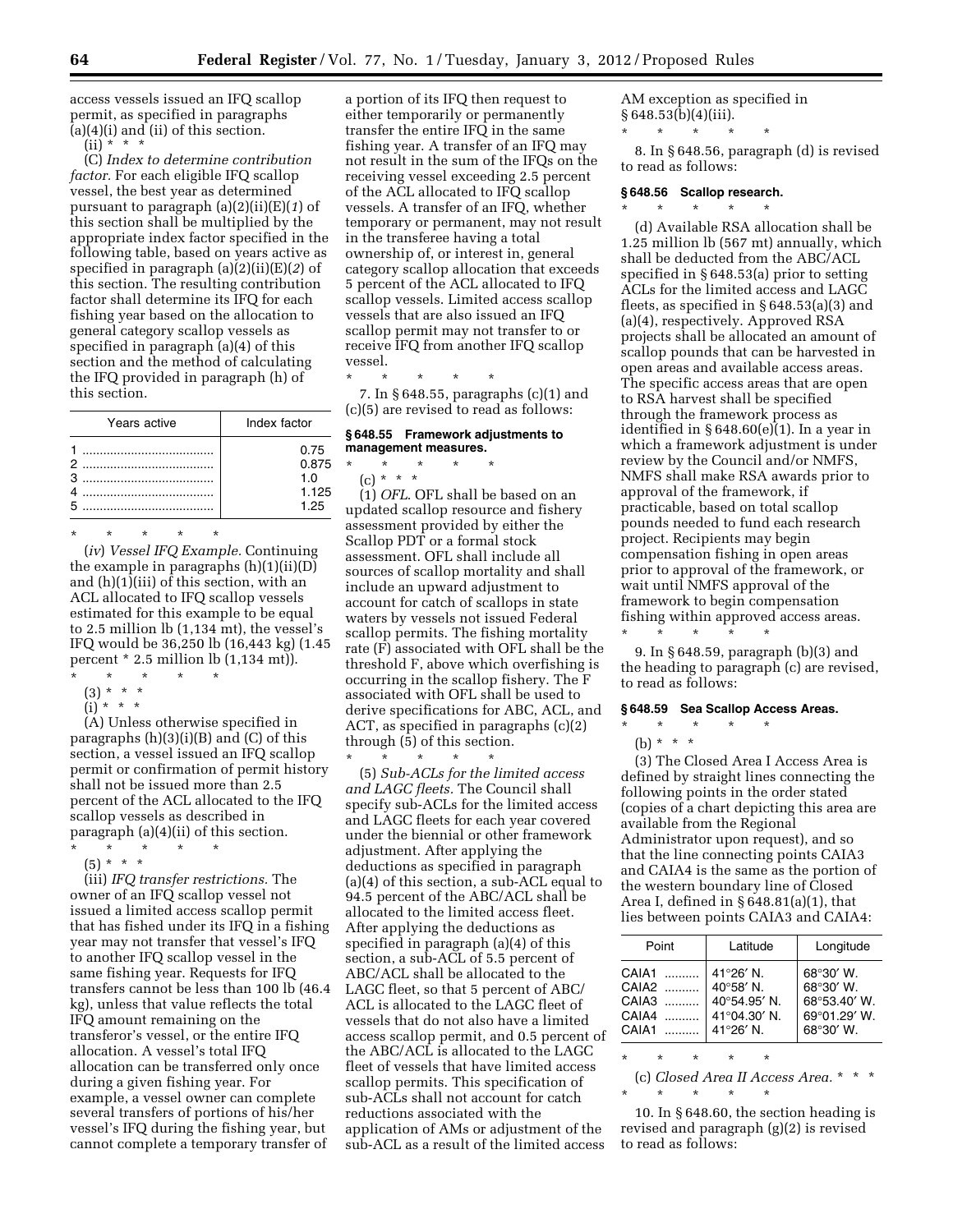# **§ 648.60 Sea scallop access area program requirements.**

\* \* \* \* \*

(g) \* \* \*

(2) *Limited Access General Category Gear Restrictions.* An LAGC IFQ scallop vessel authorized to fish in the Access Areas specified in § 648.59(a) through (e) must fish with dredge gear only. The combined dredge width in use by, or in possession on board of, an LAGC scallop vessel fishing in Closed Area I, Closed Area II, and Nantucket Lightship Access Areas may not exceed 10.5 ft (3.2 m). The combined dredge width in use by, or in possession on board of, an LAGC scallop vessel fishing in the remaining Access Areas described in § 648.59 may not exceed 31 ft (9.4 m). Dredge width is measured at the widest point in the bail of the dredge. \* \* \* \* \*

11. In § 648.61, paragraph (a)(4) is revised to read as follows:

#### **§ 648.61 EFH Closed Areas.**

(a) \* \* \*

(4) *Closed Area I Habitat Closure Areas.* The restrictions specified in paragraph (a) of this section apply to the Closed Area I Habitat Closure Areas, Closed Area I–North and Closed Area I– South, which are the areas bounded by straight lines connecting the following points in the order stated, and so that the line connecting points CI1 and CIH1, and CI2 and CIH3 is the same as the portion of the western boundary line of Closed Area I, defined in § 648.81(a)(1), that lies between those points:

| Point                                    | N. lat.                                                                | W. long.                                             |
|------------------------------------------|------------------------------------------------------------------------|------------------------------------------------------|
| Closed Area I-North Habitat Closure Area |                                                                        |                                                      |
| CI1<br>$C14$<br>CIH1<br>$C1H2$ $\ldots$  | 41°30'<br>$41^{\circ}30'$<br>41°26'<br>41°04.30' N.<br>$41^{\circ}30'$ | 69°23'<br>68°30'<br>68°30'<br>69°01.29' W.<br>69°23' |
| Closed Area I-South Habitat Closure Area |                                                                        |                                                      |

| CIH <sub>3</sub> | 40°54.95' N.    | 68°53.40' W.    |
|------------------|-----------------|-----------------|
| $CIH4$           | 40°58'          | 68°30'          |
| $C13$            | $40^\circ 45'$  | $68^{\circ}30'$ |
| $C12$            | $40^{\circ}45'$ | 68°45'          |
| CIH <sub>3</sub> | 40°54.95' N.    | 68°53.40' W.    |

\* \* \* \* \*

12. In § 648.62, paragraphs (a), (b) introductory text, (b)(2), and (c) are revised to read as follows:

### **§ 648.62 Northern Gulf of Maine (NGOM) Management Program.**

(a) The NGOM scallop management area is the area north of 42°20′ N. lat.

and within the boundaries of the Gulf of Maine Scallop Dredge Exemption Area as specified in § 648.80(a)(11). To fish for or possess scallops in the NGOM scallop management area, a vessel must have been issued a scallop permit as specified in  $\S 648.4(a)(2)$ .

(1) If a vessel has been issued a NGOM scallop permit, the vessel is restricted to fishing for or possessing scallops only in the NGOM scallop management area.

(2) Scallop landings by vessels issued NGOM permits shall be deducted from the NGOM scallop total allowable catch when vessels fished all or part of a trip in the Federal waters portion of the NGOM. If a vessel with a NGOM scallop permit fishes exclusively in state waters within the NGOM, scallop landings from those trips would not be deducted from the Federal NGOM quota.

(3) Scallop landings by all vessels issued LAGC IFQ scallop permits and fishing in the NGOM scallop management area shall be deducted from the NGOM scallop total allowable catch specified in paragraph (b) of this section. Scallop landings by IFQ scallop vessels fishing in the NGOM scallop management area shall be deducted from their respective scallop IFQs. Landings by incidental catch scallop vessels and limited access scallop vessels fishing under the scallop DAS program shall not be deducted from the NGOM total allowable catch specified in paragraph (b) of this section.

(4) A vessel issued a NGOM or IFQ scallop permit that fishes in the NGOM may fish for, possess, or retain up to 200 lb (90.7 kg) of shucked or 25 bu (8.81 hL) of in-shell scallops, and may possess up to 50 bu (17.6 hL) of in-shell scallops seaward of the VMS Demarcation Line. A vessel issued an incidental catch general category scallop permit that fishes in the NGOM may fish for, possess, or retain only up to 40 lb of shucked or 5 U.S. bu (1.76 hL) of in-shell scallops, and may possess up to 10 bu (3.52 hL) of in-shell scallops seaward of the VMS Demarcation Line.

(b) *Total allowable catch.* The total allowable catch for the NGOM scallop management area shall be specified through the framework adjustment process. The total allowable catch for the NGOM scallop management area shall be based on the Federal portion of the scallop resource in the NGOM. The total allowable catch shall be determined by historical landings until additional information on the NGOM scallop resource is available, for example through an NGOM resource survey and assessment. The ABC/ACL as specified in § 648.53(a) shall not include the total allowable catch for the NGOM scallop management area, and landings from the NGOM scallop management area shall not be counted against the ABC/ACL specified in § 648.53(a).

\* \* \* \* \*

(2) Unless a vessel has fished for scallops outside of the NGOM scallop management area and is transiting NGOM scallop management area with all fishing gear stowed in accordance with § 648.23(b), no vessel issued a scallop permit pursuant to § 648.4(a)(2) may possess, retain, or land scallops in the NGOM scallop management area once the Regional Administrator has provided notification in the **Federal Register** that the NGOM scallop total allowable catch in accordance with this paragraph (b) has been reached. Once the NGOM hard TAC is reached, a vessel issued a NGOM permit may no longer declare a state-only NGOM scallop trip and fish for scallops exclusively in state waters within the NGOM. A vessel that has not been issued a Federal scallop permit that fishes exclusively in state waters is not subject to the closure of the NGOM scallop management area.

\* \* \* \* \*

(c) *VMS requirements.* Except scallop vessels issued a limited access scallop permit pursuant to § 648.4(a)(2)(i) that have declared a trip under the scallop DAS program, a vessel issued a scallop permit pursuant to  $§ 648.4(a)(2)$  that intends to fish for scallops in the NGOM scallop management area or fishes for, possesses, or lands scallops in or from the NGOM scallop management area, must declare a NGOM scallop management area trip and report scallop catch through the vessel's VMS unit, as required in § 648.10. If the vessel has a NGOM permit, the vessel can declare either a Federal NGOM trip or a statewaters NGOM trip. If a vessel intends to fish any part of a NGOM trip in Federal NGOM waters, it may not declare into the state water NGOM fishery.

\* \* \* \* \* 13. In § 648.63, paragraphs (b)(2)(i) and (b)(2)(iii) are revised to read as follows:

# **§ 648.63 General category sectors and harvest cooperatives.**

- \* \* \* \* \*
- (b) \* \* \*  $(2) * * * *$

(i) The sector allocation shall be equal to a percentage share of the ACL allocation for IFQ scallop vessels specified in § 648.53(a), similar to a IFQ scallop vessel's IFQ as specified in § 648.53(h). The sector's percentage share of the IFQ scallop fishery ACL